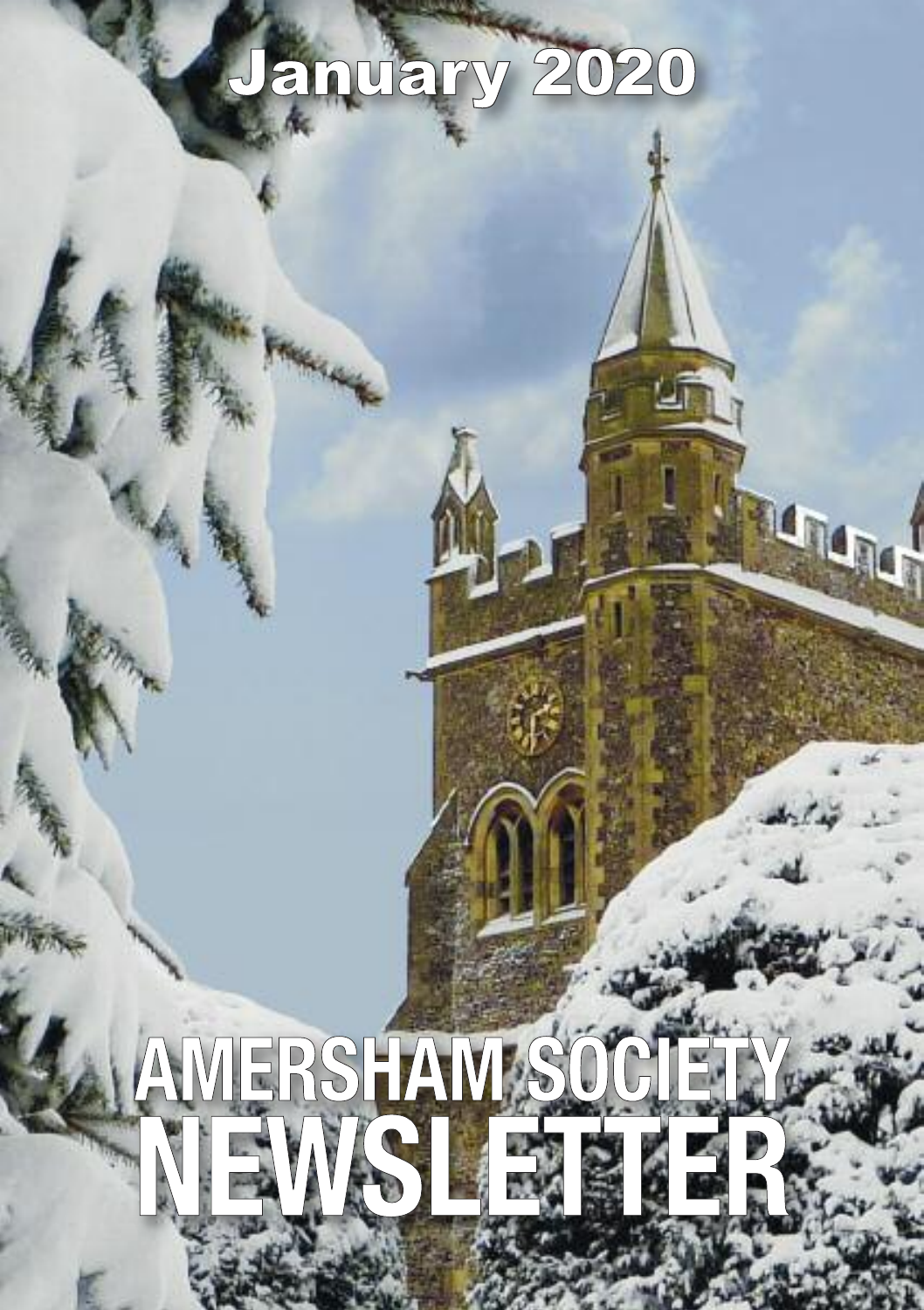Dr Melanie Windridge on the summit of Everest. See article on page 8.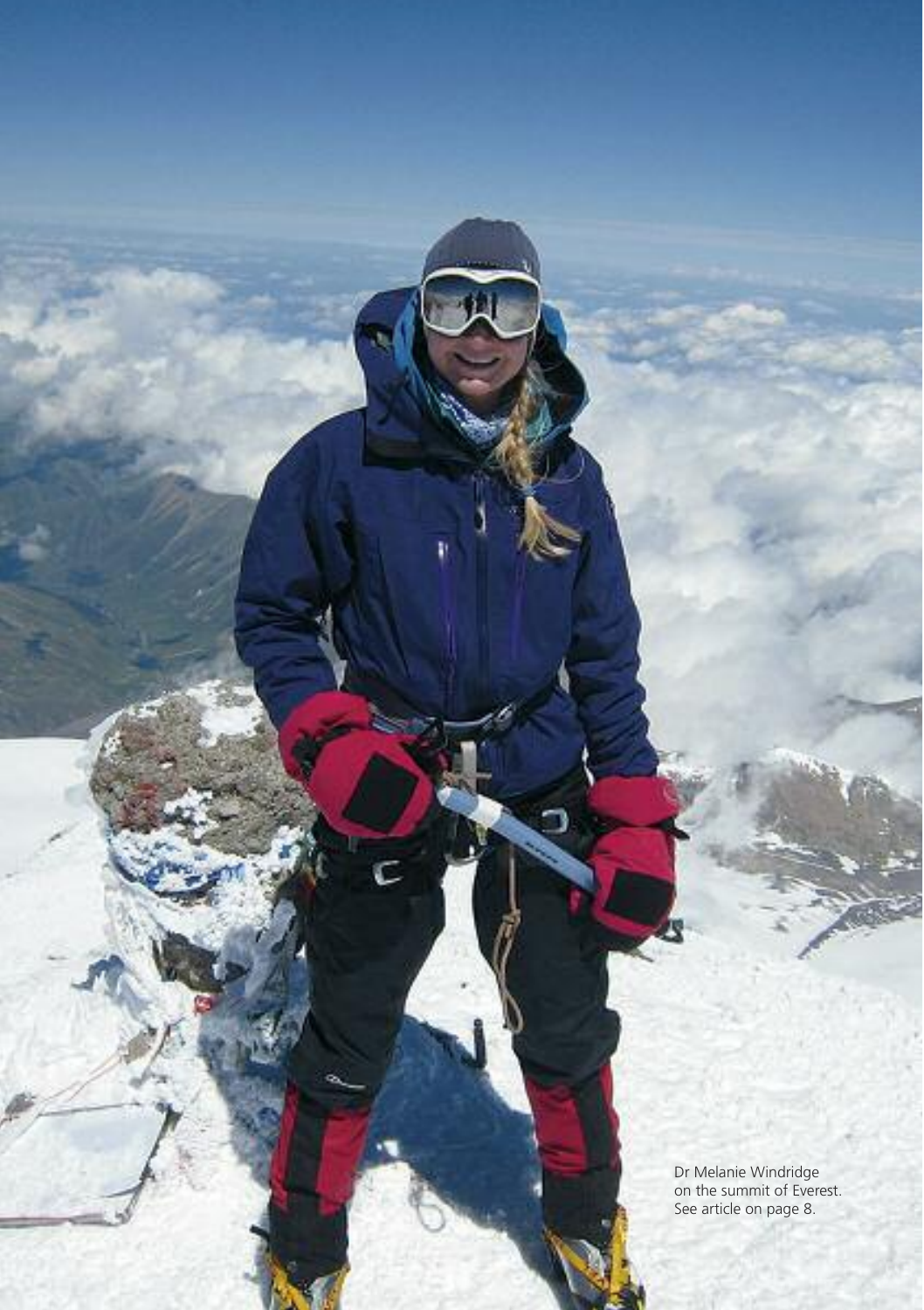#### **CONTENTS**

02 **Annual Report from the Chair**

### 05 **The Vagabond Notice** Article by Dr Peter Borrows on the restoration

of the notice in Amersham Broadway

#### 08 **Summiting the Science of Everest**

 Report by Dr Peter Borrows on a lecture by Physicist Dr Melanie Windridge

#### 12 **The Emergency Bike Riders**

 Report by John Suckling on the Emergency Rider Volunteers who deliver Blood and Emergency supplies to hospitals

### 16 **Society Outing to Charlecote Park and Farnborough Hall, Warwickshire**

 Details and Application form for the outing on Wednesday 17th June 2020.

#### 19 **River Misbourne Survey Report** by Tim Harmer

#### 22 **The Forgotten River**

 Report on a talk by Naturalist John Tyler about the wildlife and history of the River Thame

#### 26 **Old Recipes from Shardeloes** Article by Marian Borrows

#### 29 **The Museum News**

Cover photograph by Elena Morgan Inside cover photograph courtesy of Dr Melanie Windridge.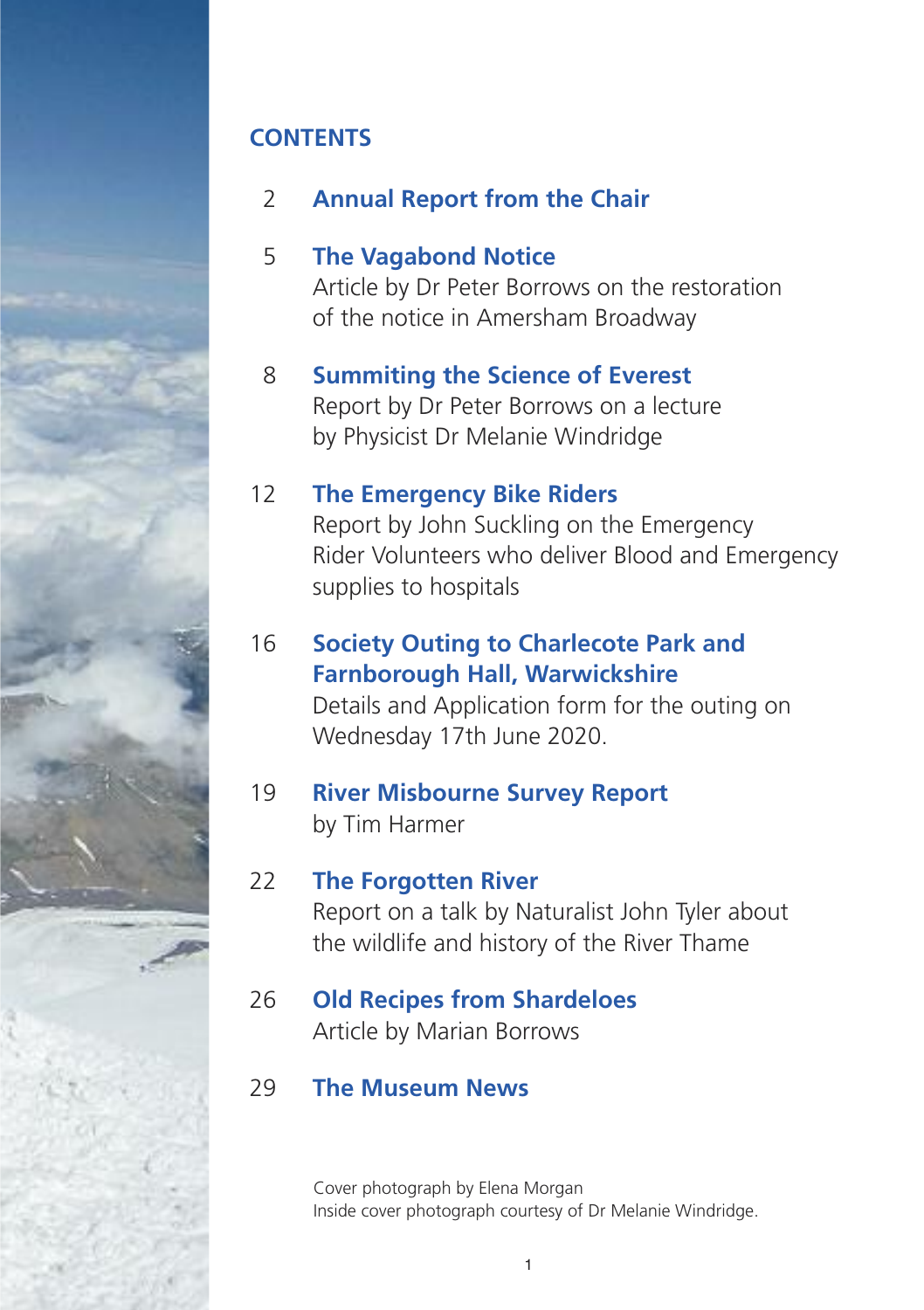# **Report** from the **Chair**

his is the time of year when the<br>
Committee is able to spend<br>
some moments reflecting on the<br>
Amersham Society activities of the past his is the time of year when the Committee is able to spend some moments reflecting on the twelve months and considering our plans for 2020.

#### **AGM and Committee**

 The AGM in October 2019 was calm and constructive. I was really pleased that all seven committee members agreed to stand again at the AGM for another year. The committee was duly elected and we look forward to continue working together during 2020. The present committee is listed on the 2020 Programme enclosed with this News letter. It is a good team and, as always, I should like to thank the members for their hard work and support.

 Edward Copisarow remains Vice-Chair and his advice on local history and suggestions for interesting speakers has always been valuable. We have also been fortunate to have David Atkinson's professional advice on our finances. Geraldine Marshall-Andrew continues to fulfil her role as Secretary and member of the Events Team with great commitment and good ideas. All our members have benefitted from the professional way in which Elena Morgan continues to publish items on our

Website, and to make the site really clear and user friendly. Elena also organises the issue of e-alerts, which inform members of imminent events, such as a Council initiative that might require a response from residents or a Society talk.

 Peter Borrows has with his usual efficiency completed his work on updating the Membership Records as far as possible. We do, however, depend on members to keep us informed when they change their residential or email address. We have just under 400 members. And we are delighted that George Allison has resumed his role checking and commenting on planning applications. There are also two other valuable members of our team who are not on the committee but contribute well to the Amersham Society. Yvonne Suckling as the third member of the Events Team is an invaluable source of ideas as we put the programme together. And Tim Harmer who reports regularly on our river.

 There are still spaces for others to join the committee. This year we need to identify new committee members, who would be willing to share the work and give the membership the benefit of their talents.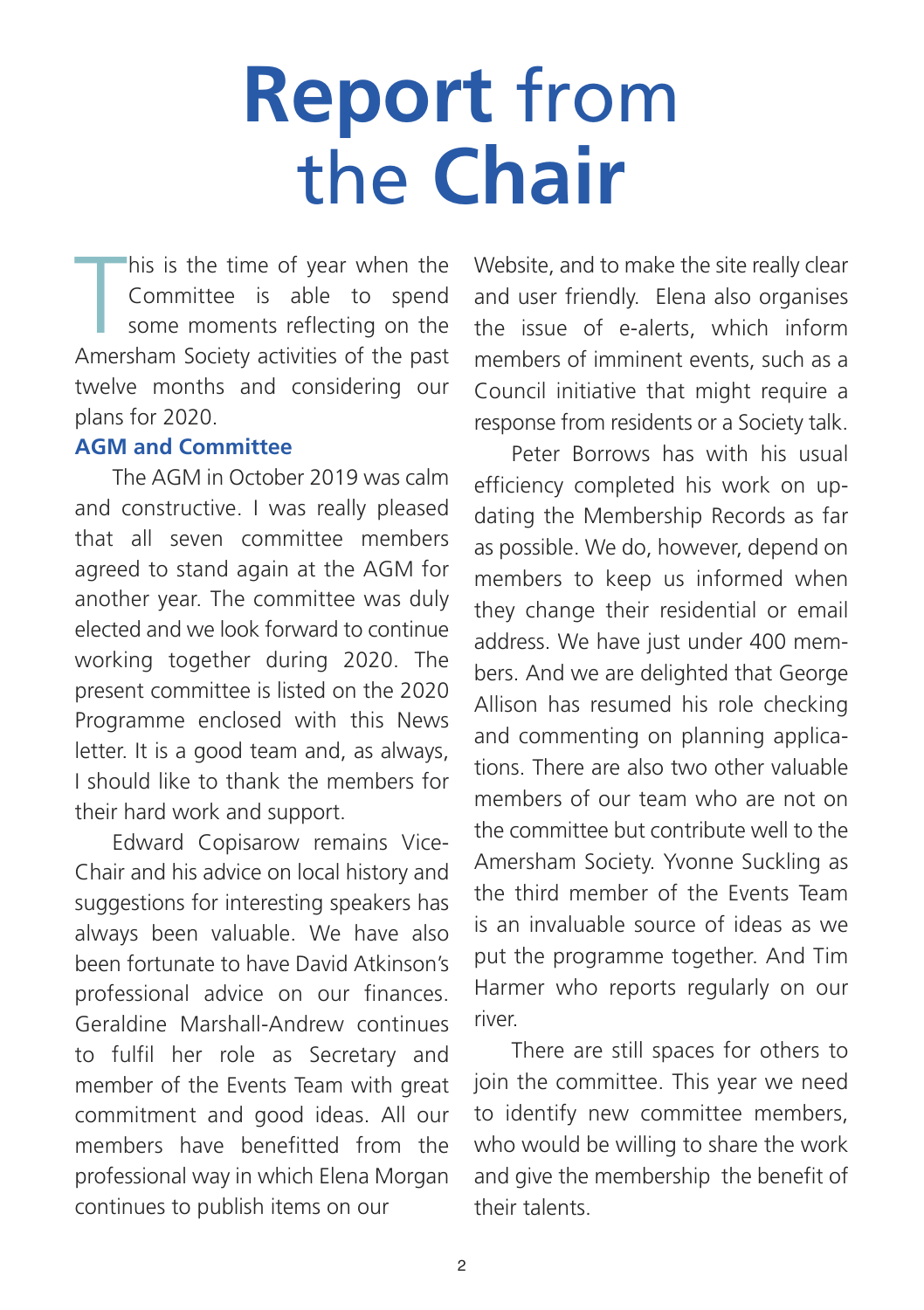#### **Programme and Events**

 The first of our eight talks next year will be held in St Mary's Church. The remaining seven talks will be in the Kings Chapel as usual. Please see the enclosed 2020 Programme. We are very fortunate that we continue to be able to meet in the comfort of the Kings Chapel and to enjoy the friendly service of the staff there.

 After some consideration we have decided that there should be an outing this year *(see pages 16 –18)*. We have selected two owner occupied National Trust properties in Warwickshire, one of which is only open to the public on Wednesday and Saturday afternoons, so it may be new to our members. Both have beautiful grounds landscaped by Capability Brown. This year we have ensured that our outing does not clash with that of the Arts Society.

 The two outdoor parties that we held during 2019 were much enjoyed and well attended. We reported in the September Newsletter on the recruit-

ment party in Su and Quentin Chases' lovely garden last summer. The second party was in the Amersham Museum garden. It was sponsored by the Amersham Society and organised by the Friends of the Museum and the Amersham Society Committee. It was held to celebrate the launch of Alison Bailey's book *"Women at War"* Alison Bailey spoke about her work and Peter Borrows also Alison Bailey at the celebration launch

spoke about the Amersham Society Heritage Project *(see article on page 5).*

 Members clearly enjoy meeting each other at social gatherings, especially when there is a particular purpose. We are therefore considering organising one or two other parties during 2020.

 The Old Amersham Business Association together with the Amersham Society promoted the Magical Christmas Evening in early December in support of the charity Scannappeal. This evening was well attended by the different generations.

#### **Market Hall**

 Annie Hamilton Pike remains in touch with the Town Council about the Market Hall, both about essential repair work and also about the longer term refurbishment plans for this iconic listed building. The Town Council submitted in August 2019 an application for repair work to be done to the clock tower, but at the time of this Newsletter going to print, there has been no response to the application.

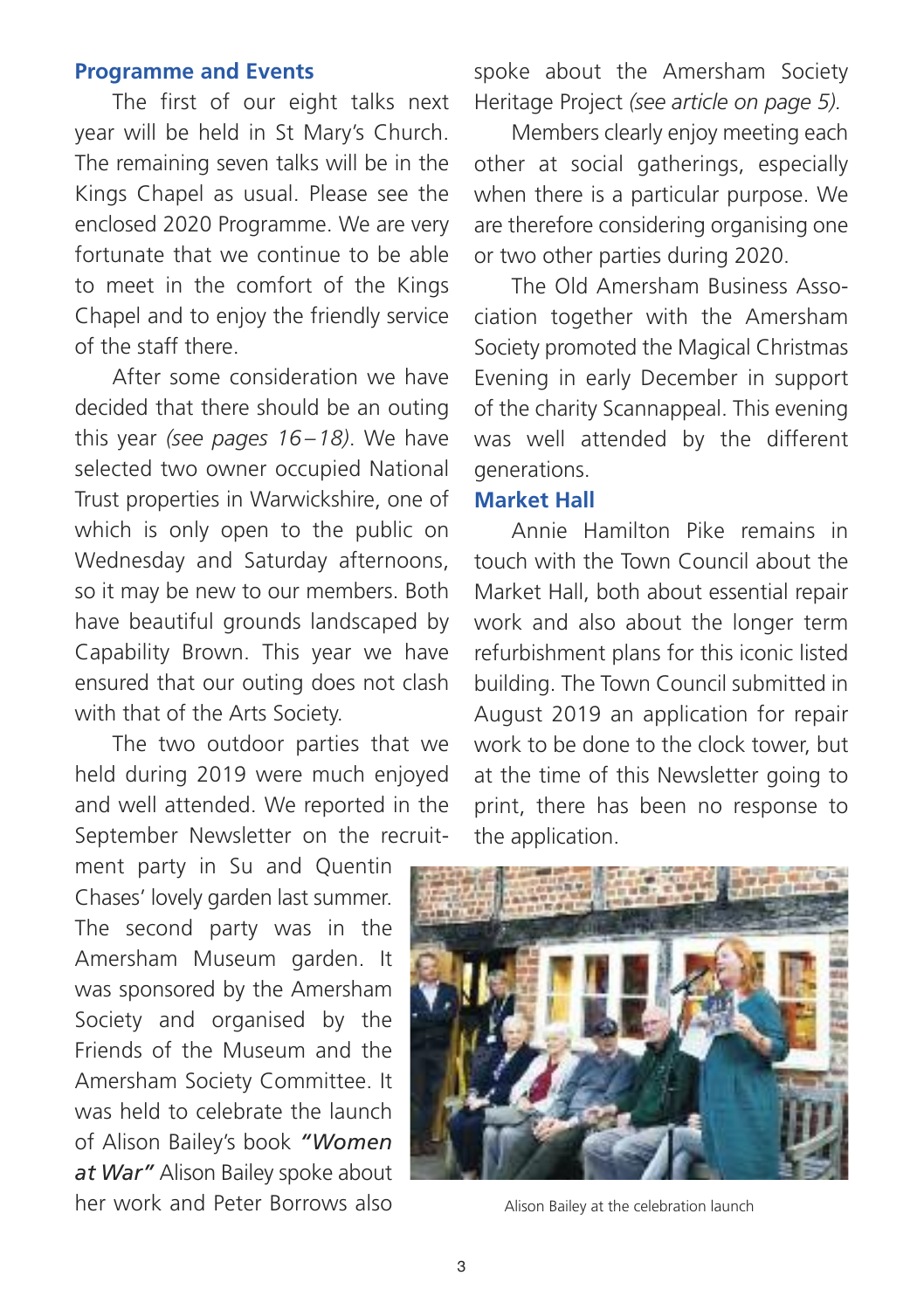#### **Parking Review**

 Some residents in the High Street, but not all, were notified about the Council's Parking Review and the two connected drop in exhibitions that took place in early December. The advance publicity for the Review was poor and the timing of this Review was not good, bridging as it did Christmas and the New Year. Details of the Review were published on our website and residents were encouraged to submit their comments before the deadline of 14th January.

#### **River Misbourne**

 The Town Council has informed us that Affinity Water plan to carry out some restoration work on the stretch of the River Misbourne along Barn Meadow. The work is designed to improve the habitat and structure of the river. It is expected to start during January or February.

 Finally after a busy twelve months, I hope that you have all enjoyed a peaceful and happy Christmas and wish everyone a happy New Year. We look forward to seeing you on 29th January in St Mary's Church for our first talk in 2020.



#### **Dorothy Symes**



**Front Door Competition Winner** *Sundari Ferris of Whielden Street* The judges found it really difficult to choose just one winner from the selection of beautiful and creative wreaths that they saw on so many residents' doors and would like to thank everyone who took part in helping make Old Amersham more festive and colourful over the Christmas period.







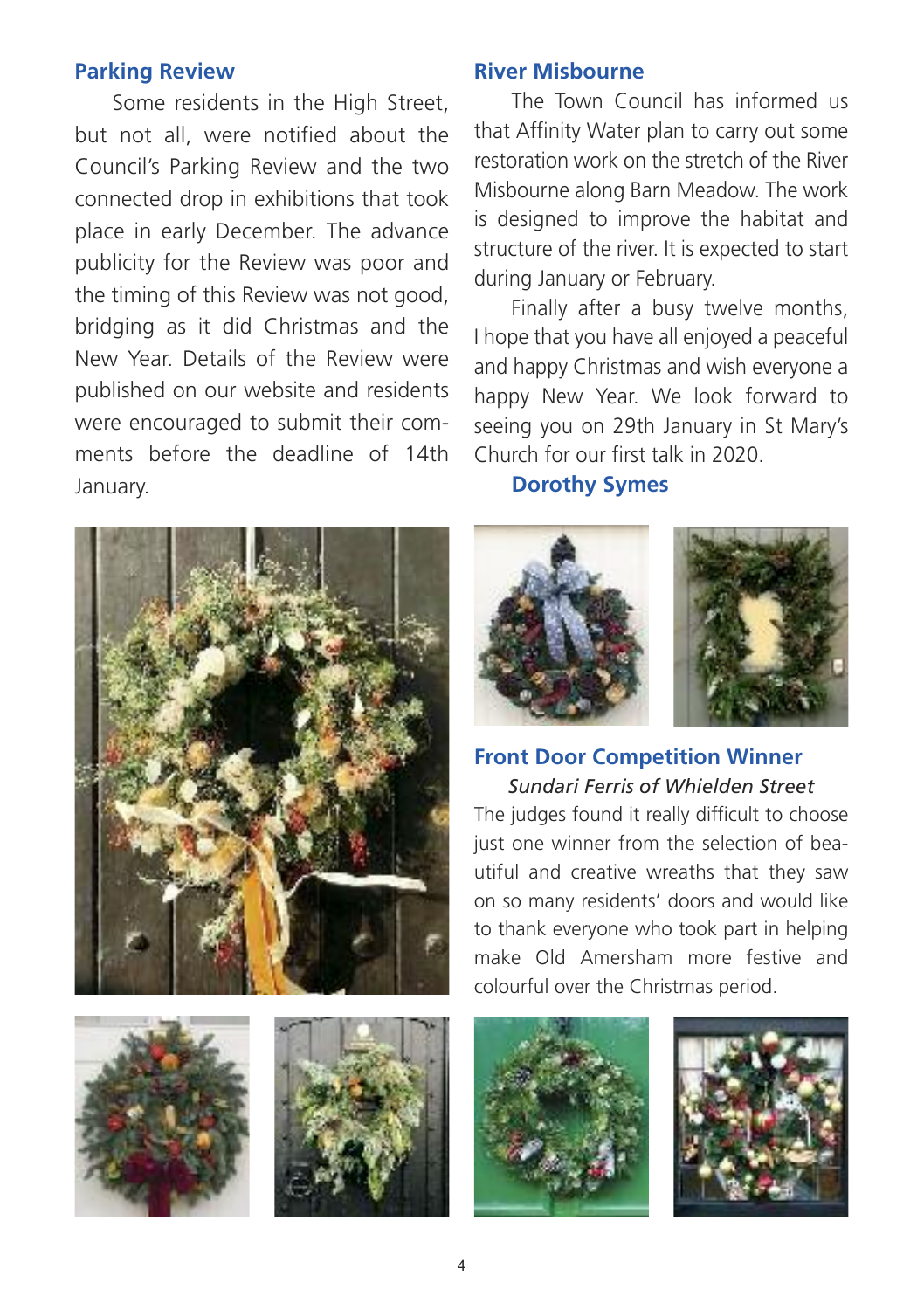# **Welcome to Amersham**



The Notice after cleaning and conservation.

#### **The year is 1811.**

- We have been at war with France on and off – for 18 years;
- $\bullet$  War costs money taxes are high;
- $\bullet$  Trade has suffered:
- $\bullet$  There are rapid fluctuations in the demand for labour and goods;
- $\bullet$  The price of wheat has increased three-fold;
- $\bullet$  The poor can't afford bread they have to go 'on the parish';
- The enclosure of common land is causing families to lose their rights of pasturage for pig and cow, for fuel and food;
- $\bullet$  The factory system is beginning to take off;
- In Nottingham, the Luddites are beginning to meet.

Imagine a soldier, wounded perhaps in the Peninsular War, landing at Gravesend or Rochester, and trudging to his home in Bicester or Birmingham.

- He's tramped through London, through Uxbridge, passed the hamlet of Bury End;
- **e** Passed Bury Farm, once the Manor House of the Borough of Amersham;
- $\bullet$  He reaches the outskirts of Amersham;
- $\bullet$  He's hoping for charity, for poor relief, for food and shelter;
- l And he comes to a large *Welcome to Amersham* sign on the wall of the first house, what we now call No. 60 Broadway.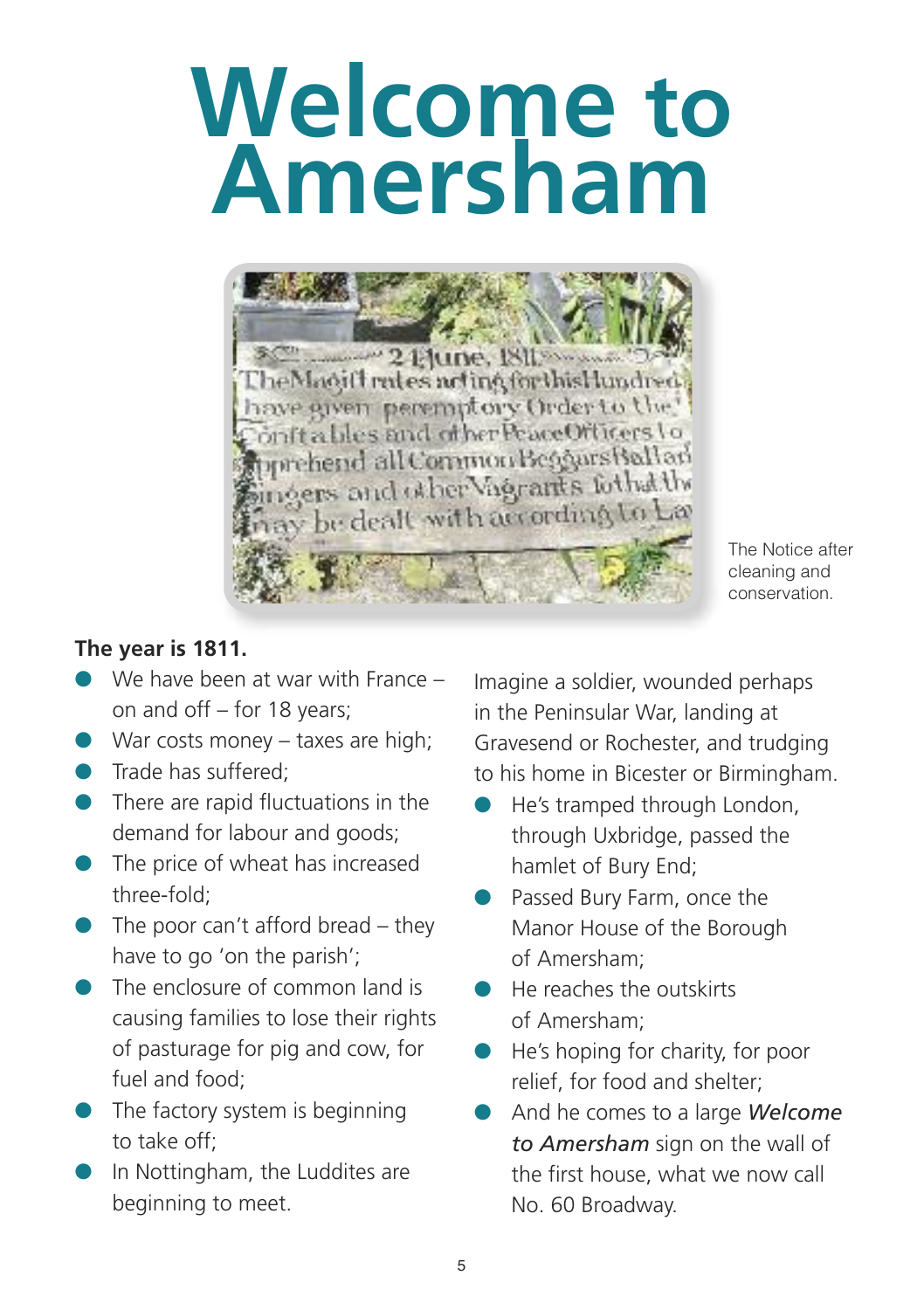Actually, it doesn't say Welcome at all but he can't read so he doesn't know how unwelcoming it really is:

> 24th June 1811 – The Magistrates acting for this Hundred have given peremptory orders to the Constables and other Peace Officers to apprehend all Common Beggars, Ballad Singers and other Vagrants so that they may be dealt with according to law.

Amersham is in the Burnham Hundred. The Vagabonds and Beggars Act 1494, in the reign of Henry VII stated that:

 Vagabonds, idle and suspected persons shall be set in the stocks for three days and three nights and have none other sustenance but bread and water and then shall be put out of Town. Every beggar suitable to work shall resort to the Hundred where he last dwelled, is best known, or was born and there remain upon the pain aforesaid.

There were further Acts over the next 300 years (and indeed the next 500 years) all saying much the same thing, tightening up loop holes, tweaking the details, stocks were replaced by other punishments (although our soldier might have welcomed the bread), but the message was "If you don't come from here, go away, we are not paying to look after you."

 The opposition to ballad-singers may seem more surprising but the Broadside ballads were sung on street corners, giving news of events. Printed ballads might be pinned on the walls of alehouses and other public places and would be sold to travelling ballad singers. They told not only news, but histories and political arguments and sold in large numbers. They had been popular from mid-17th century.

 They were twitter and facebook and clearly subversive.



Paul Britton and Peter Borrows about to reattach the Notice.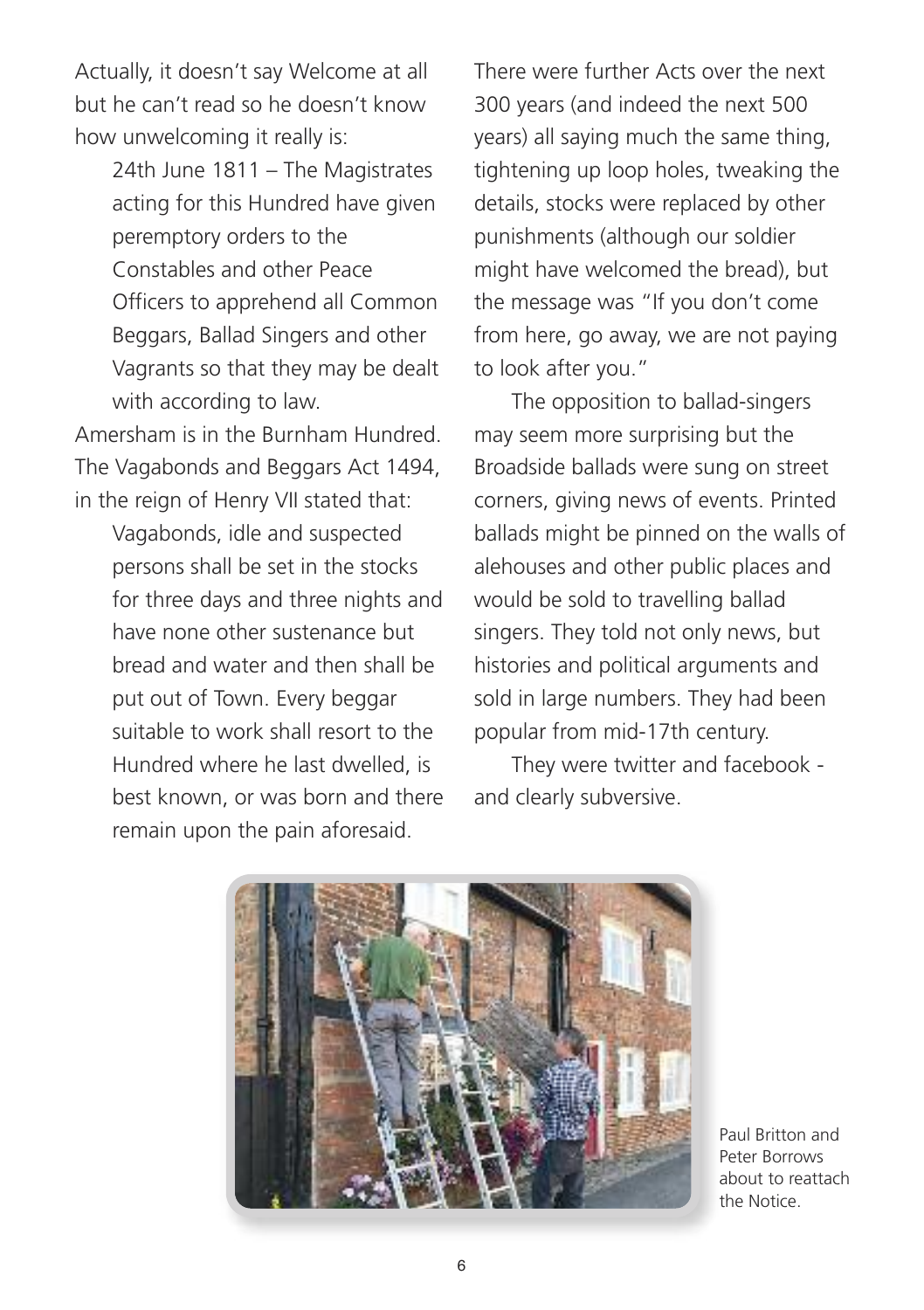

The Notice back in place.

 This notice is certainly of great historical interest. No. 60 Broadway is a listed building and the notice is part of the listing. In 2018 one or two members of the Amersham Society commented that the sign appeared to be deteriorating and becoming illegible. According to a rather cryptic note in the Minutes of the Society for October 1956 a Mr Norman offered to repaint signs in Amersham. More clearly, the Minutes report that in 1994 the Amersham Society paid to do some conservation work on it. There were various false starts but Monica Mullins wrote about the work in the September 1994 Newsletter. She emphasised it was not the aim of the restoration to produce a new board, but to slow down further deterioration with preservative treatment and make the wording legible without destroying its 'ageing charm'. The work was carried out by Martin Cook from High Wycombe, a specialist in carved lettering and restoration work on

lettering. He found in the cleaning process that there were signs of other repaintings of the lettering, not as accurate as they might have been, but he was able to work to the still visible outline of the original.

 As its heritage project for 2019, 25 years after the previous conservation work, the Amersham Society again commissioned Martin Cook (http://martincookstudio.co.) to carry out further work. This was the same craftsman who remembered doing the work in 1994. We took the notice down in August and Martin discovered some woodworm, which he treated. After cleaning and some repainting we were able to replace it in September, good for another 25 years, when Martin's son (who has now joined the business) will be able to continue his father's work. And the 200-year-old notice can continue 'welcoming' visitors to Old Amersham.

#### **Dr Peter Borrows**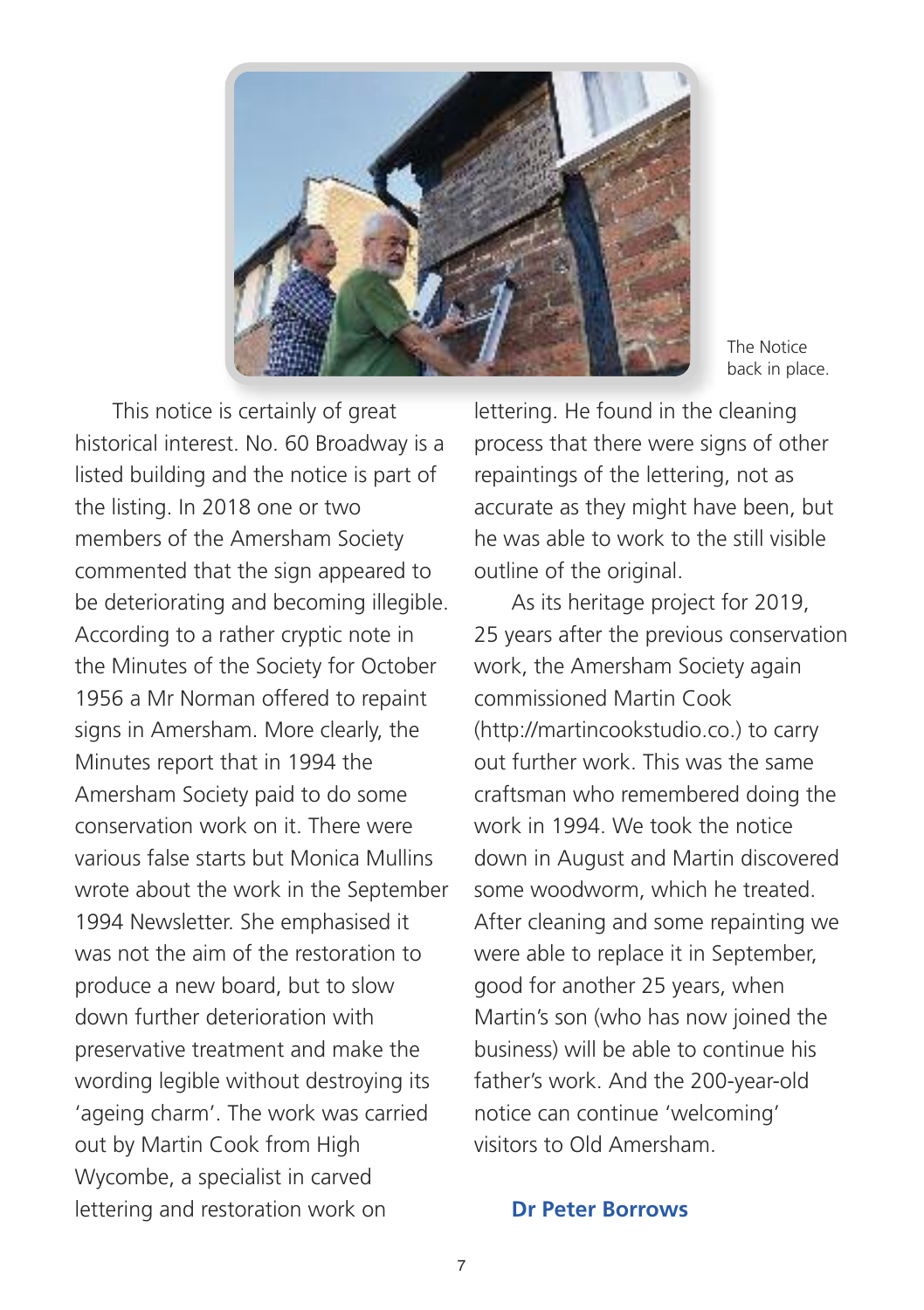

LOCAL PHYSICIST AND ADVENTURER Dr Melanie Windridge, made a welcome return to the Amersham Society in September, this time talking about her ascent of Everest (8848 m) in 2018 and the science behind it. The audience were not disappointed – she had some stunning photographs, a wealth of human interest stories, simply explained science and all presented with confident clarity.

 Dr Windridge emphasised that the main reason that Everest was successfully climbed in 1953, and many times since, but not in the 1920s or '30s was because of scientific developments – better weather forecasts, better communications, a better understanding of high-altitude physiology, better clothing, and now the possibility of helicopter rescue (although helicopters can barely fly at that height). The jackets worn in the 1920s were a very tight weave and quite wind-proof which was fine when you were walking but not when you stopped because they were not well insulated. Chemist George Finch first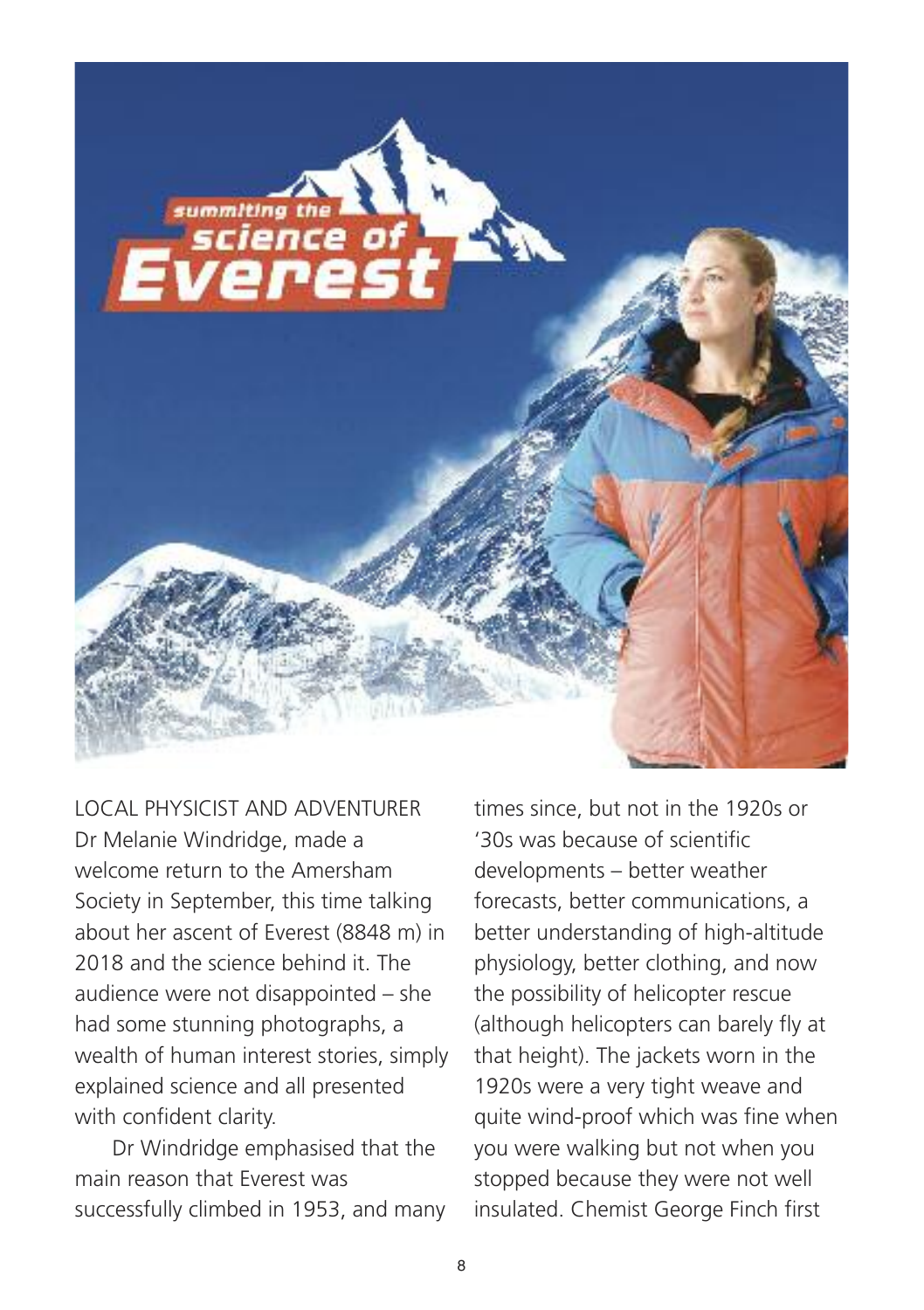used a down jacket on an Everest expedition in 1922. Your body heat is quickly conducted through solids but the down feathers trap a huge amount of air which is a poor conductor of heat so you stay warm – and similarly in your down sleeping bag. Some 5000 people have climbed the mountain, with 1 or 2% dying in the attempt (comparable to open heart surgery). The main cause of death is exhaustion leading to falls, etc but the death rate is reducing, is the same for women and men and there are some strategies for reducing the risk.

 It takes 2 months to climb Everest because of the need for acclimatisation, for your body to make the gradual changes so it can breathe the much thinner air. Your heart beats faster to increase the blood supply and over time you slowly increase the amount of red blood cells to carry the oxygen around the body. You cannot just stop at increasing heights to acclimatise gradually because you need to stay fit. So, you go up from Base Camp (5500 m) to Camp 1 – and back. And from Base Camp to Camp 2 – and back, perhaps 2 or 3 times. Base Camp, 'home' for 6 weeks, is pitched on a glacier. It is constantly moving, changing every day. Even after acclimatisation, there is a lot of waiting at Base Camp, waiting for 4 to 6 days of clear weather for the final ascent. The 4-day forecast is now as accurate as the 1-day forecast was 30 years ago.

This is because of the huge increase in computing power – the computer used 30 years ago was about as powerful as your smart phone is now. The science is explained in more detail – along with some stunning movies of Everest – on a series of Institute of Physics YouTube videos, most easily accessed from her website, http://melaniewindridge.co.uk.

 Scottish physiologist Alexander Kellas (1868 – 1921) had written a paper in 1920 on the possibility of climbing Everest without oxygen but he died in 1921 and copies of the paper resided in the Alpine Club and the Royal Geographical Society, unread for decades. Griffin Pugh experimented with oxygen sets, making calculations about the balance between the advantage oxygen gave you against the physical cost of carrying the extra weight. Melanie used supplementary oxygen from Camp 3 upwards (7500 m). Reinhold Messner and Peter Habeler were the first to climb Everest without oxygen in 1978, proving Kellas's prediction, but only some 200 people have climbed without oxygen – its use doubles your chance of success but It's difficult to sleep with an oxygen mask on. Women tend to benefit more from supplementary oxygen because of their generally lower body weight but it's not like scuba diving, you can take the mask off and survive – as our speaker had done at the summit.

 To climb Everest on the Nepalese side you fly from Kathmandu to Lukla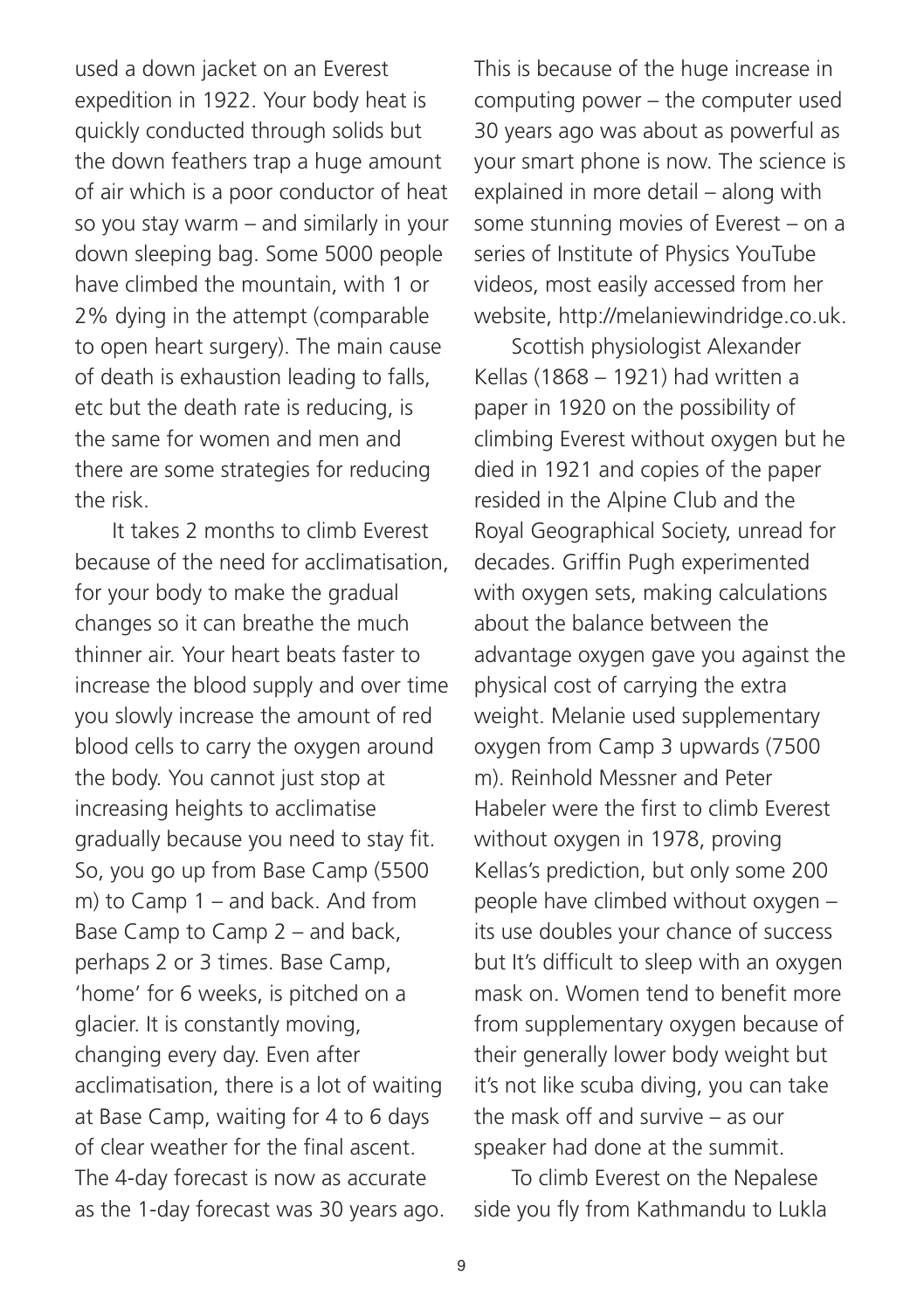

and trek 65 km from there to Base Camp, first through forest but before long through dry stony mountain valleys. You then climb up the Khumba Icefall to Camp 1. This is exhausting, with a constant risk of avalanches. using ladders (builders' ladders) across

the crevasses. The first time Melanie did it, she took 9 hours and towards the end realised she was walking in a trance because she had not eaten or drunk anything. After that she transferred some food and drink from her back pack to her pockets, so she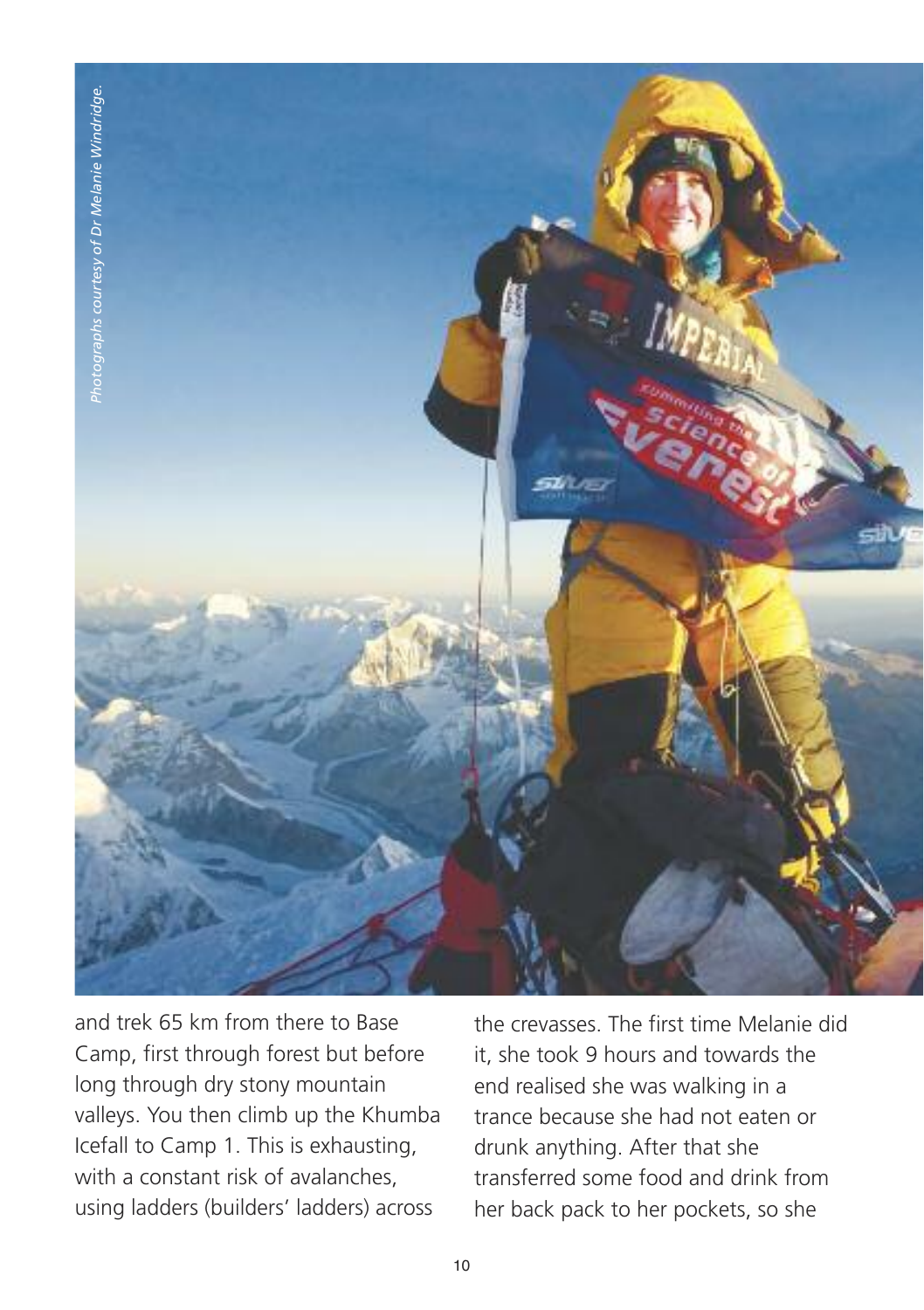

could snack whilst waiting for others to cross a crevasse. Climbing on to Camp 2, you pass through the Western Cwm, a glacial valley where the problem is heat; the highly reflective ice walls make it into a solar furnace. The camp is very unpleasant – and it's even more

demoralising knowing you will then have to go back down and up several times. Once acclimatised, you go straight from Base Camp to Camp 2 in groups of four. You start at 5.30 am, in a slow-moving train of climbers. From Camp 2 you head up the Lhotse Face, a sheer wall of ice, to Camp 3, then to Camp 4 at the South Col. You are now in the Death Zone. On her push for the summit, Dr Windridge set off from Camp 4, accompanied by a Sherpa, at 9.0 pm in order to get there by dawn. She was lucky. The weather was good, it was only -25 (trekking across Svalbard in the Arctic had been much worse), there was nobody else there but she was then keen to get down as quickly as possible. By 8.30 am she was resting at Camp 4 but set off again at 2.0 pm for Camp 2.

 Dr Windridge makes a fine role model for girls but, as she said, Everest is awesome and awful. You are in constant pain for 2 months – your feet hurt from the walking, you have a dry cough, your head aches like a hangover from altitude sickness, your shoulders are sore from the heavy pack you carry, you are constantly tired and you have to poo in the snow, but at least she didn't have to do what her friend Bruno did – retrieve his spectacles from the communal poo barrel.

#### **Dr Peter Borrows**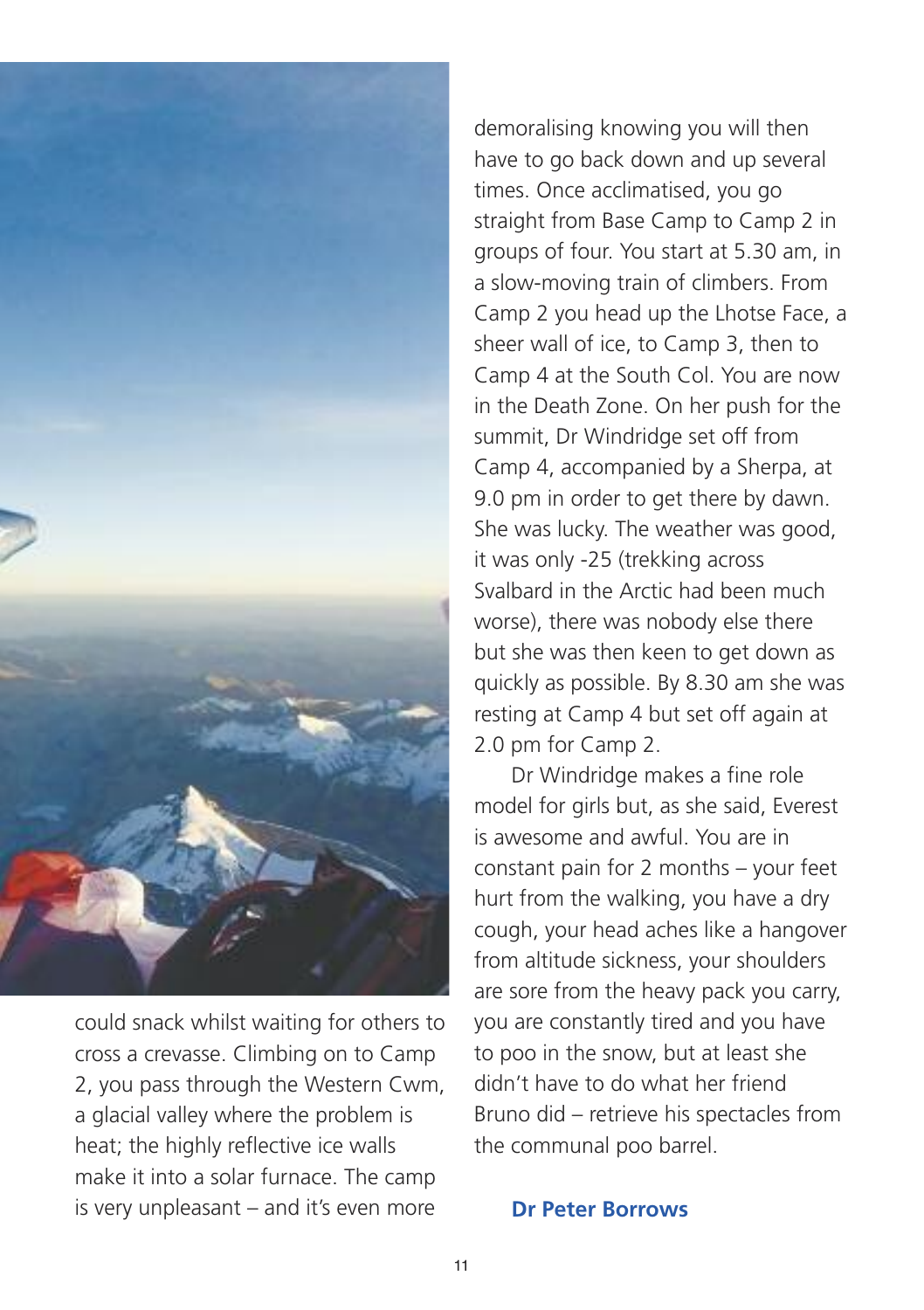# **Blood Bikes** Amersham Society Talk Wednesday 30 October 2019



n a dank October evening there were some in the gathered, Amersham Society, audience who were a little apprehensive about what to expect from the post AGM presentation entitled *"Blood Bikes"*. Those present were about to learn about a little known charity that provides an essential service to the NHS hospitals in the area.

 emergency blood supplies usually A Blood Bike is a motorcycle, ridden by a volunteer, used to courier urgent / overnight or at weekends between healthcare facilities. During normal working hours the Blood Transfusion Service provides an excellent service but at night or at weekends there is none which is why there is a need for an alternative facility.

 The first blood bike volunteer group to be established was the Emergency Volunteer Service (EVS), formed in 1962 in Surrey by Margaret Ryerson and her husband. In 1969, the Freewheelers youth community action group formed in Stevenage which initially served hospitals in Stevenage, Luton, Dunstable, Bedford and Hitchin. These original groups are no longer operating, but other groups have emerged that provide a service across the English counties.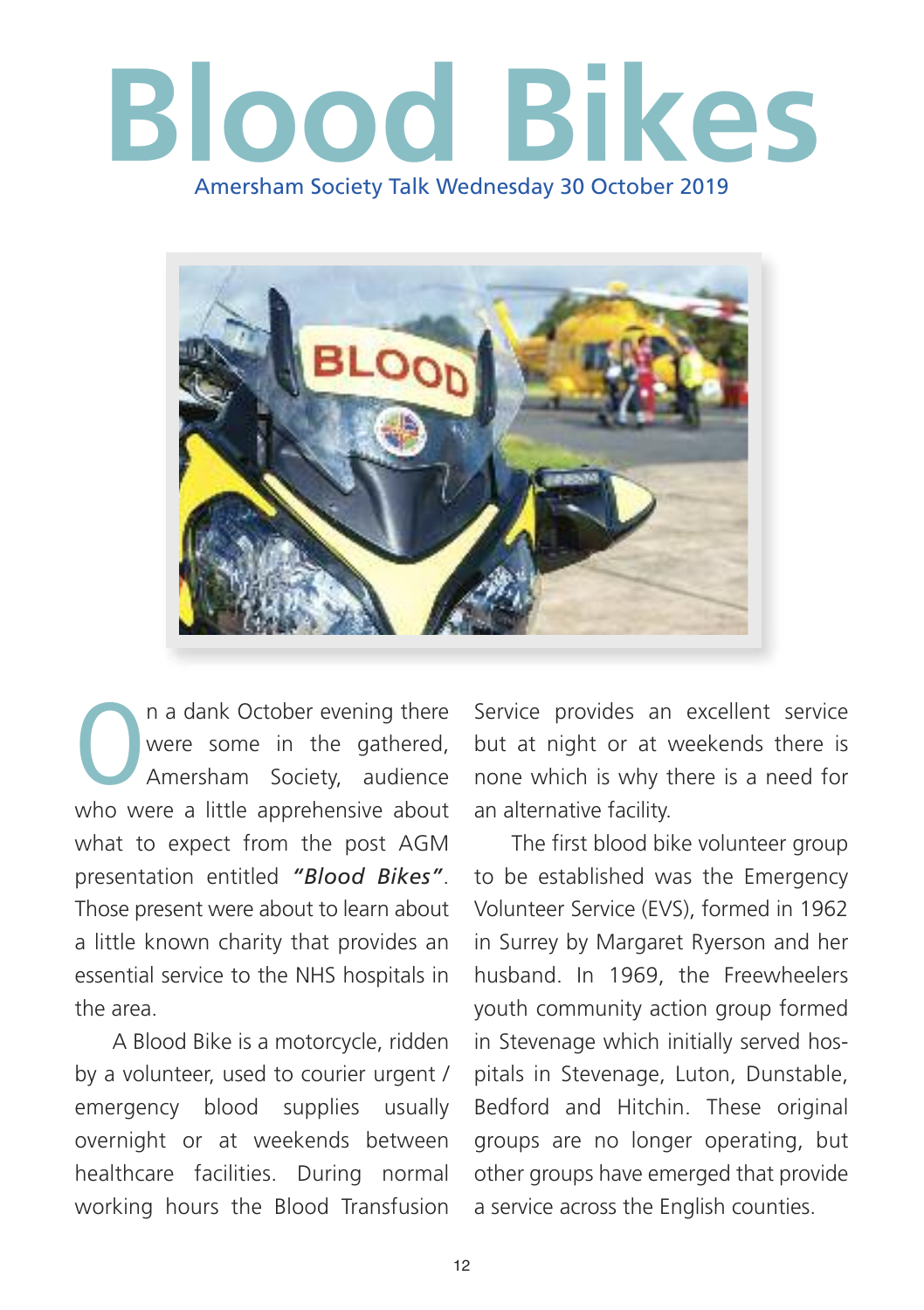Service by Emergence Rider Volunteers (SERV) is the name used by a number of Blood Bike Charities. And the presenter on this evening was Captain Kamran Irani Chairman of SERV Ox Bucks Berks N'hants Blood Bikes. (SERV OBN). This volunteer organisation supports NHS Hospitals in the Oxford, Buckinghamshire, Berkshire and Northamptonshire area by using its dedicated fleet of motorcycles and 4 x 4 vehicles to provide a rapid response out of hours service delivering blood products to the point of need.



 The service may be run by volunteers, but they pride themselves on providing a professional service. Trained to a very high standard there is continuous monitoring of the activities to ensure standards are maintained.

 SERV OBN is operational from 7pm to 6am Monday to Friday and for 24 hours throughout the weekend (7pm Friday – 6am Monday) and can be called out in all weathers. Every shift has a designated controller/despatcher, usually working from home as there is no

central control room. The controller will be contacted by the hospital requiring a delivery or collection and they will then contact the on duty volunteer bike rider, who have at their disposal one the charities specially prepared and equipped motor bikes. At any one time there are three riders on standby throughout the night and 24/7 at weekends.

 The controller will liaise with other Blood Bike groups if the delivery involves a relay, and with the hospitals and the riders as required.

 To be a blood bike rider requires the volunteer to have an approved advanced qualification. If they have an advanced bike qualification they can ride for SERV OBN (after an assessment). After joining the volunteer will attend an induction course and further training comprising:

l GMP (Good Manufacturing Practice) which describes how to handle blood products correctly. It also provides an initial introduction to the duties, to the fleet and to the rota system.

**I** Three hospital familiarisation runs during which the volunteers visit our main collection and delivery locations and are shown where to pick up and drop off their consignments.

**A** hands-on session with a fleet vehicle to reinforce the GMP information, highlight the 'marked vehicle' effect and undertake an assessed ride using a fleet vehicle.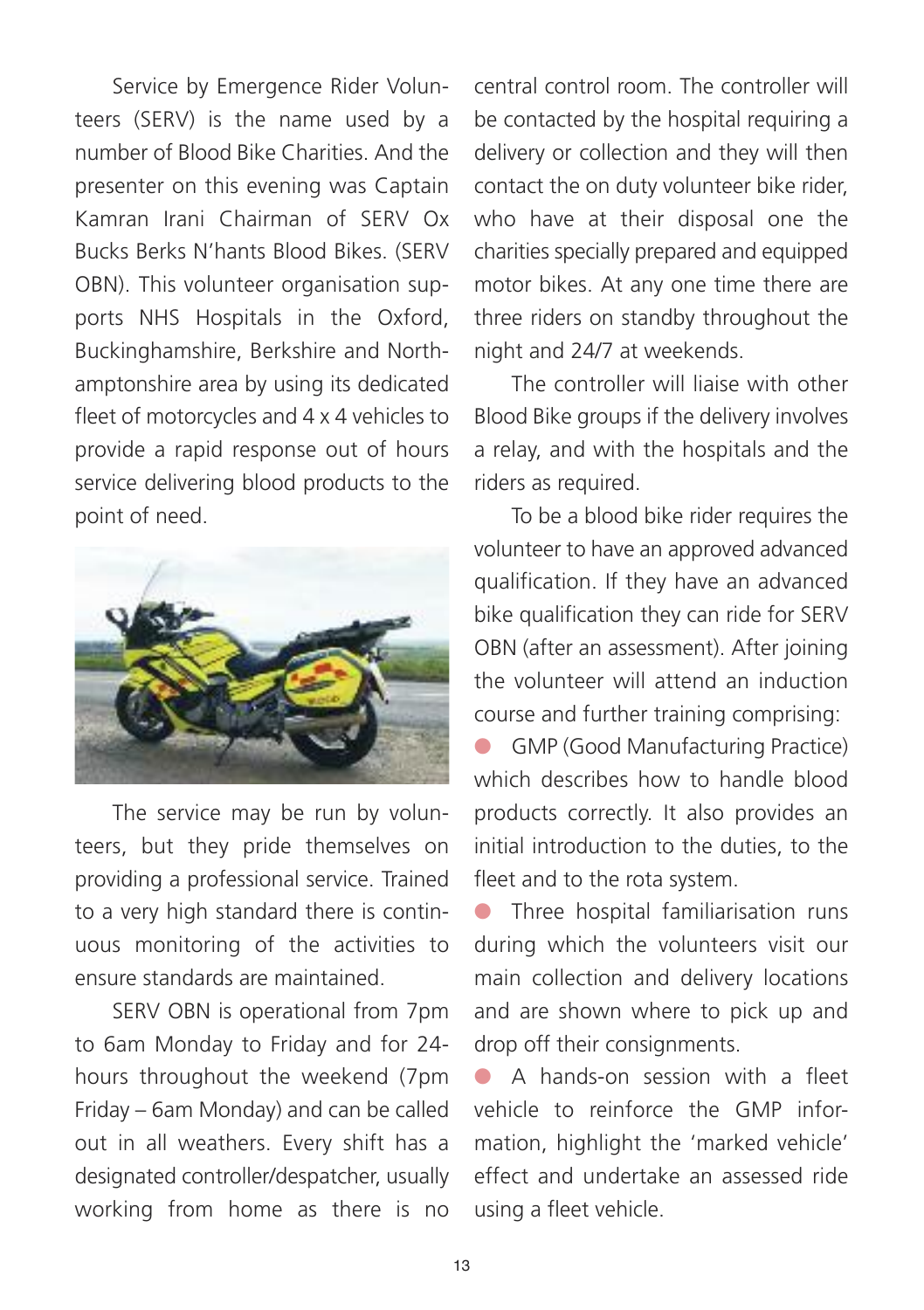

 Once training is completed and the volunteer has been issued with a Blood Bikes Hi Viz jacket and receipt books, they are free to go on the duty rota.

 Volunteers are expected to do at least one shift a month and would typically do several.

 It is best to do around three shifts in a row in order to avoid the overhead of too many vehicle transfers between volunteers. The rota manager will assign one of the fleet bikes to the volunteer, who will arrange to collect it from the previous volunteer.

 A personal bike cannot be used to carry blood products: this must be done on one of the fleet bikes, which has been approved by the manufacturer to carry the load and has appropriate racks and straps in place.

Cars have to be used when the temperature is too high or too low to transport blood by bike and SERV OBN have fleet vehicles for this purpose.

 And what does it cost? To be a volunteer with SERV OBN there is an annual membership fee of £10 and a returnable deposit of £20 for the Hi Viz jacket that riders and drivers are required to wear. Other than that there are no further charges.

 The SERV training is free and SERV pays for the fuel used in fleet bikes and cars.

 SERV OBN does not provide advanced rider or driver training. This must be undertaken with the IAM or with RoSPA and paid for by the volunteer, although both organisations often offer a discount for volunteers.

 The success of the *"Blood Bike"* service has resulted in another invaluable service coming into existence. Support for the neonatal units collecting and delivering human milk to give premature babies the best start in life.

 Sick or Premature babies are at risk of suffering from a fatal bowel condition; Donated breast milk can increase their chances of survival by a factor of 10. So as and when required the Blood Bikes become Milk Bikes delivering much needed human breast milk from the Milk Bank to the neonatal wards of hospitals.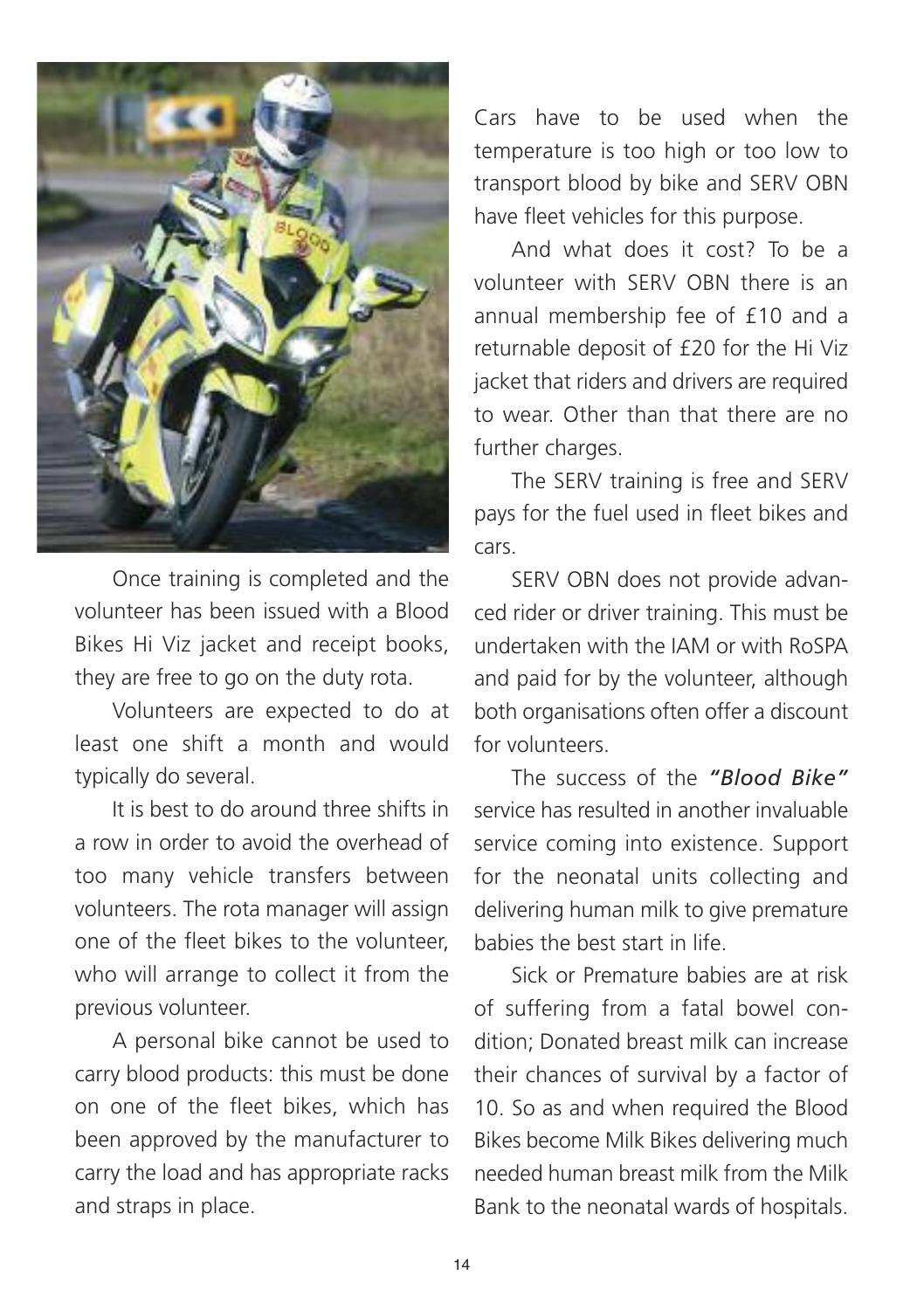And finally the vehicles. SERV OBN utilises a fleet of dedicated response vehicles to be able to provide the service; Each of their fleet vehicles carries the names of women known for their contributions to medicine. Whilst primarily a motorcycle service – when there is a large consignment, poor weather conditions (when it would be dangerous to use a motorcycle) or the temperature is outside the permitted range to transport Blood Products via motorcycles, their four wheeled vehicles come into play.

 Renault is a supporter of SERV OBN and provides two 4 wheel drive vehicles on permanent loan. Bikes used are specifically equipped Yamaha FJR1300 and BMW's F800GT.

 SERV OBN, together with other Blood Bike groups, provide a unique and valued service to the NHS that can be life-saving. And it is all provided free by volunteers supported by charitable giving by the general public.

 The nationwide association of Blood Bikes has currently 31 member groups comprising of over 3,372 unpaid volunteers and in 2017 they responded to over 73,617 requests for support from hospitals in the UK saving the NHS hundreds of thousands of pounds.

 It was an entertaining and absorbing presentation which ended with a video which provided an apt summary of the talk.

#### **John Suckling**



To view a video of SERV OBN made by National Geographic go to https://www.youtube.com/watch?v=R\_X5pykFy2w To donate to SERV OBN go to https://www.justgiving.com/servobnbloodbikes/Donate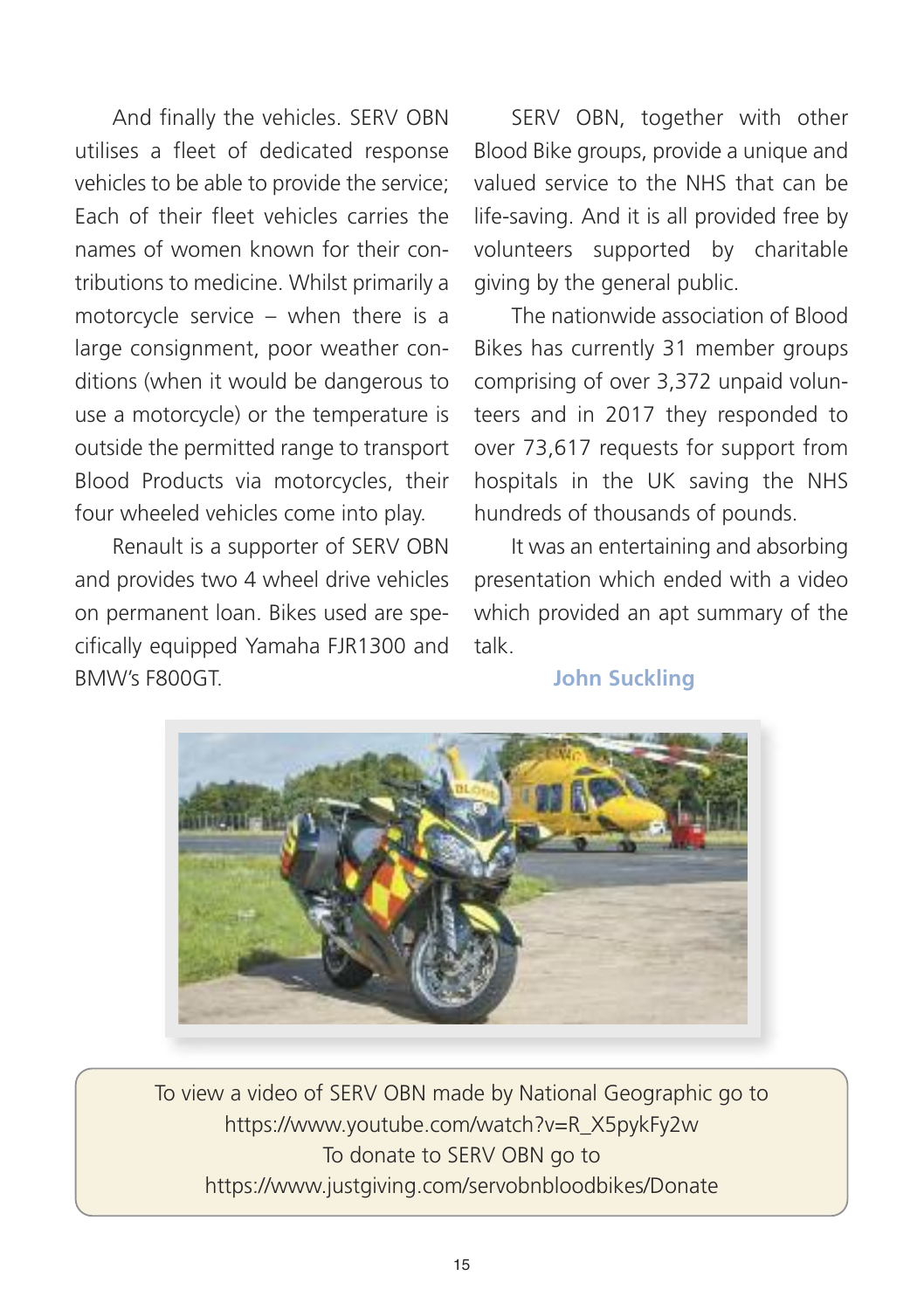### **SOCIETY OUTING 2020**

### **Charlecote Park and Farnborough Hall** Wednesday 17th June **I T I N E R A R Y**



**W**<sup>e</sup> shall travel by Heyfordian Coach. Our first pick-up point will be **Amersham Station (Carrolls)** at 9.30am and the second pick-up point will be the **Swan Inn** in **Old Amersham** at 9.35am. We shall then drive direct to Charlecote Park arriving there at about 11am, depending on traffic.

 On arrival at Charlecote Park the group will be allocated timed tickets for a visit to the house in groups of ten. Members are then free to have coffee, visit the house at the time allocated, visit the grounds and have lunch. If the majority of the group would like to have lunch together, we can arrange this for

them with the Orangery Restaurant for about 1pm *(see the booking form)*.

We shall leave Charlecote Park for Farnborough Hall at 2pm. On arrival you will be free to visit the house and grounds. There is no restaurant at Farnborough Hall. We shall therefore board the coach again at 4.15pm and travel to Farnborough Village Hall. There the Women's Institute members will provide us with tea and cake to set us up for the return journey to Amersham.

 We shall give you this itinerary timetable when you board the coach on the day of the outing.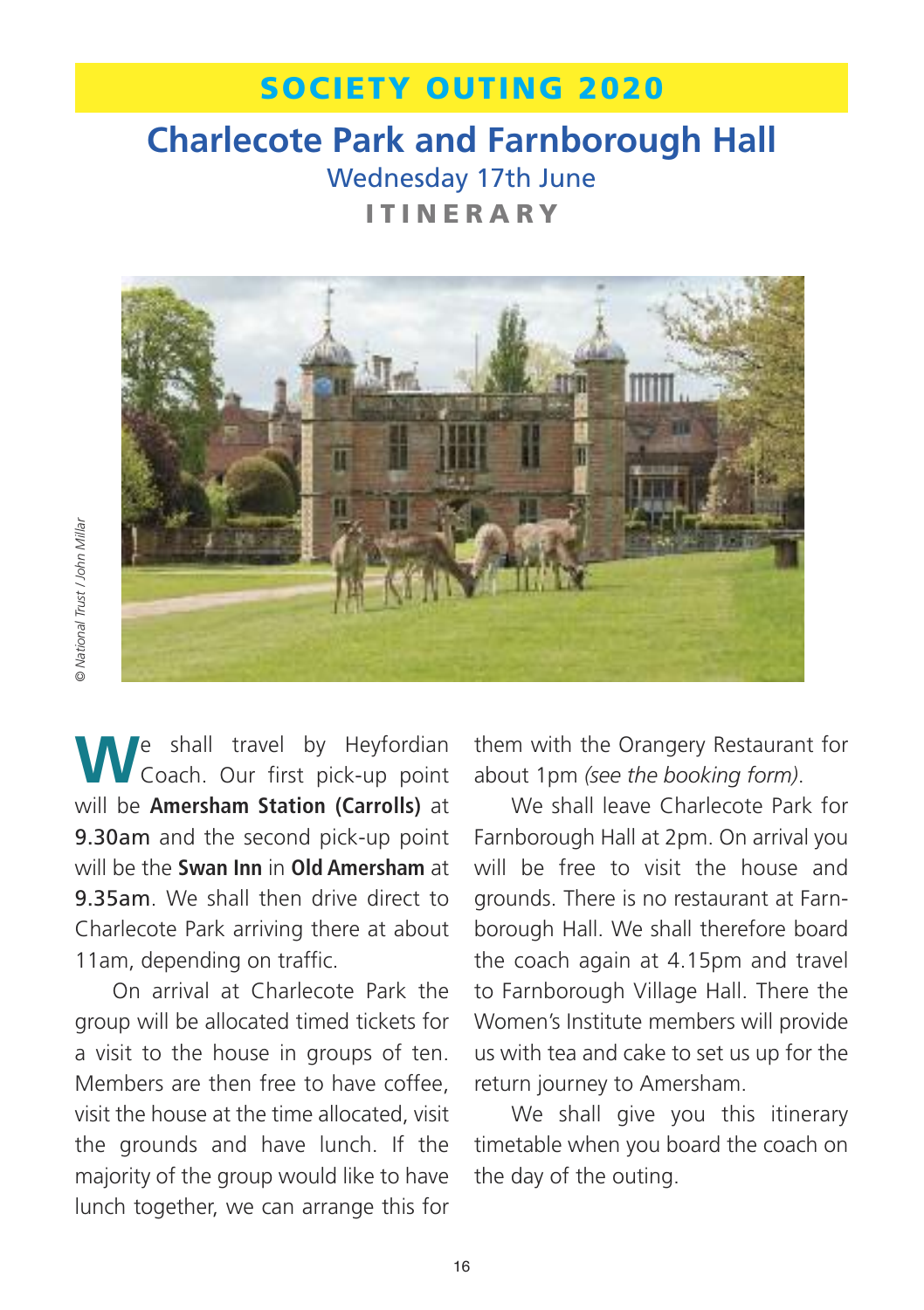### **SOCIETY OUTING 2020**

#### **Charlecote Park and Farnborough Hall** Wednesday 17th June **B O O K I N G F O R M**

The cost of the outing will be **£20** per person. This will include the coach journey and the WI tea at Farnborough Village Hall.

*(If members would like us to arrange a group lunch at Charlecote Park in the Orangery Restaurant we can do that, provided there is a minimum number of 25 people who would like this. The cost of a two course hot lunch will be £14 a head. The restaurant would provide in advance a menu with choices of food if there is interest in a group lunch.\**

Please reserve ......................... places for me the outing on 17th June.

I enclose a cheque for £ ......................... made payable to the Amersham Society.

I/ We shall join the coach at: Amersham Station (Carrols) at 9.30am Yes / No

I/ We shall join the coach at: The Swan, Old Amersham at 9.35am Yes / No

\*I / We WOULD / would NOT be interested in having a group lunch at Charlecote Park.

Are you a member of The National Trust? Yes / No *(If you are not a member there will be a charge for entry to each of the National Trust properties. These prices will be confirmed next year).*

Please return your completed application form and cheque to:

Dorothy Symes 160b High Street, Amersham, HP7 0EG 01494 434858

NB: Because it was not initially clear whether members wanted an outing in 2020, we were unable to plan the outing until last November / December. We visited the two properties in December and have spoken with the managers. We may have to make minor changes to the itinerary when we visit the properties again in April to complete the arrangements and we shall let you know if there are any.

#### **IMPORTANT NOTES ON BOOKING AND CANCELLATION**

Day Trips As you will understand we often have to make financial commitments upfront when organising a trip. For this reason we always ask you to pay at the time of booking. Refunds may be given for cancellation up to 5 weeks before the trip unless part of the payment has to be committed in advance e.g. payment for the coach or entrance fees and only the balance will be refunded.

 We will be as flexible as possible because we realise that for all sorts of very good reasons last

&

minute cancellations can occur. Wherever possible we will refund any monies which we have not paid in advance. The element for the coach and any admission fees etc that have to be pre-paid cannot be refunded for cancellations less than five weeks from the trip.

In case of cancellation in the period of less than 5 weeks, and there is a reserve list, we shall try to arrange a refund by putting you in touch with someone on the list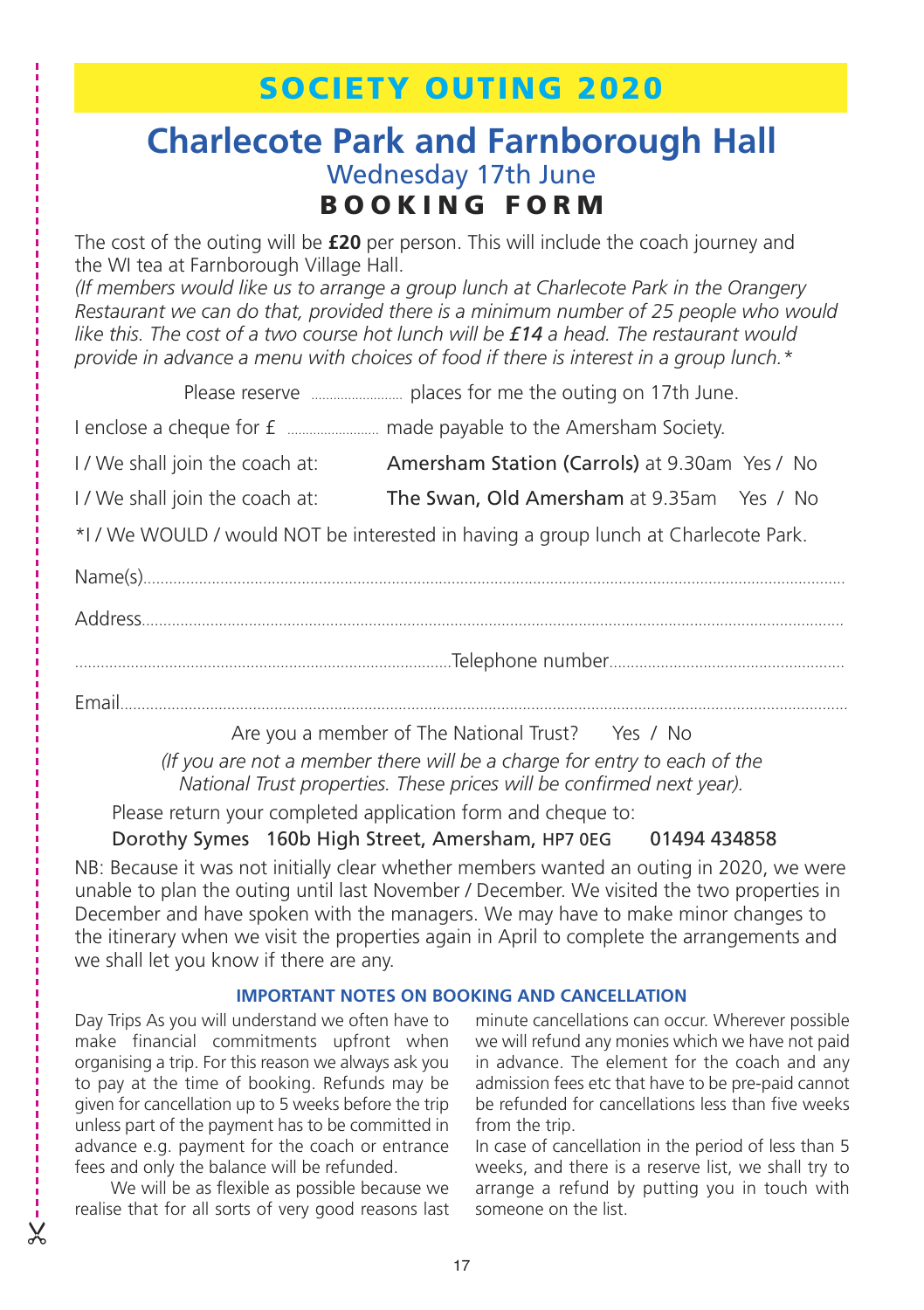### **SOCIETY OUTING 2020**

#### **Charlecote Park and Farnborough Hall Warwickshire** Wednesday 17th June

Our Outing this year will be to two National Trust properties, Charlecote Park and Farnborough Hall. Both houses are family homes and have been occupied by the descendants of the original families for centuries.



#### CHARLECOTE PARK

Charlecote Park, on the banks of the River Avon, has been owned by the Lucy family since the thirteenth century. The land was bought by the family in 1247 and the present house was built in 1558. Now after many alterations over the years, the property can be seen as it would have looked a century ago. It has a Victorian kitchen, a brew house and a number of family carriages. The collections on display in the house reflect the Lucy family's varied tastes over the centuries.

 The extensive parkland was landscaped by Capability Brown in the mid eighteenth century. Today Jacob sheep and fallow deer roam the grounds.



*National Trust / Nicholas Jackson*

#### FARNBOROUGH HALL

This property is a half hour's drive from Charlecote Park to the border with Oxfordshire. It has been the Holbech family home for three hundred years. It is a classical mid-eighteenth century stone house with some notable plasterwork on the interiors of the property. Major works were carried out on the property between 1743 – 50, but since then it has been little changed. During both World War 1 and World War 2 the house was used as an auxiliary hospital.

 The grounds include some charming gardens, landscaped by Capability Brown and which contain a mile long terrace walk and several interesting seventeenth century temples.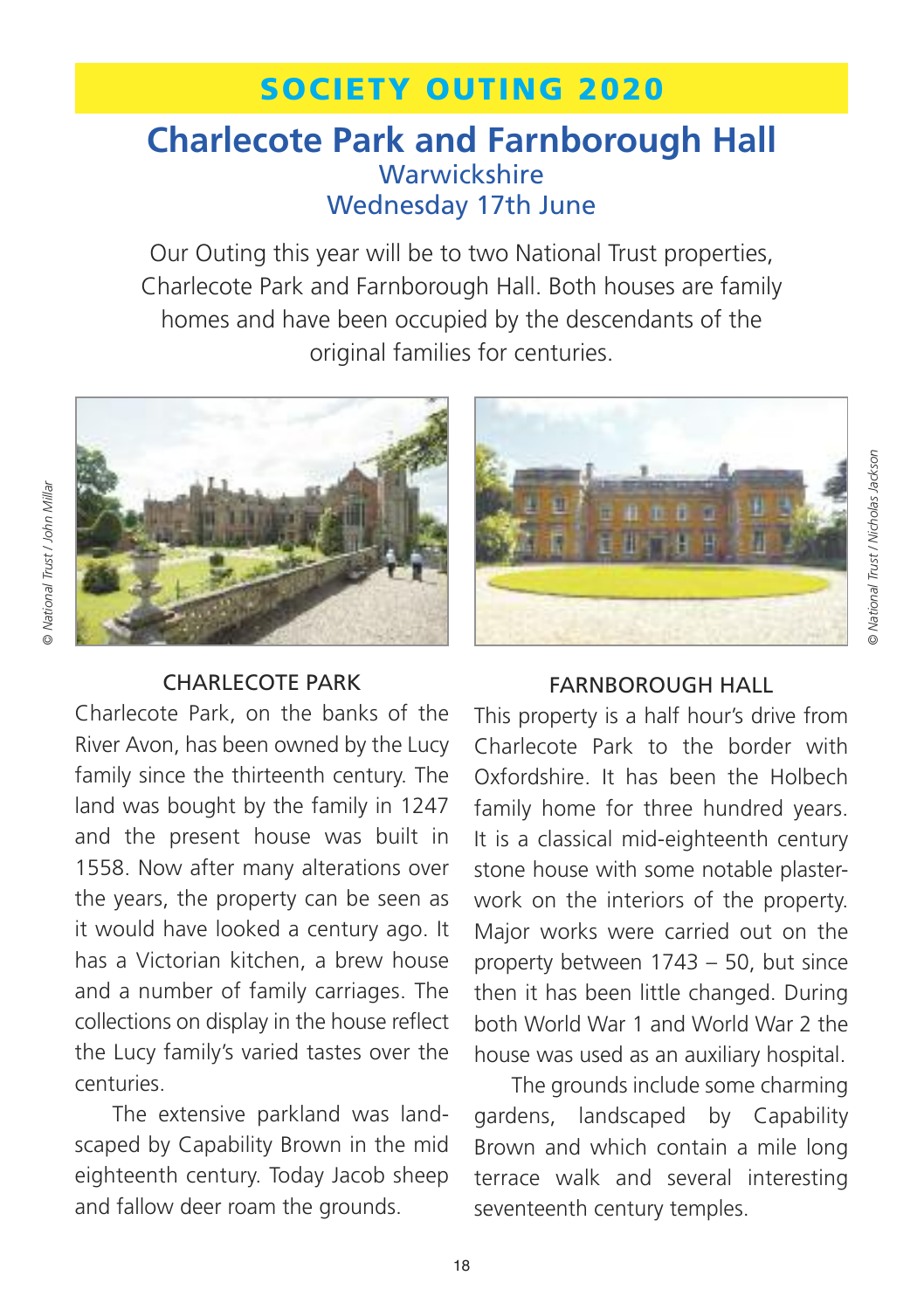# **River Misbourne Survey Report**

**Dated 24th November 2019**

Started around 10.30 am. Weather: cold overcast and damp.

#### Survey carried out by **Tim Harmer** and **Lesley Harmer**

Area of survey from the bottom end of Shardeloes Lake to the old Lookers (Jaguar) Garage.

1 Grill from lake looks clear. River running well and the river behind the Cricket Club looks clear and is running well. However there is weed.

2 Between Shardeloes drive and Amersham by-pass bridge and further along to Amersham High Street bridge. River running well.

03 Copas Farm is private land, so unable to undertake survey. However from the High Street bridge, heavy vegetation was seen in the river on this farm land. There is dead weed in the farm fence that runs across the river and may form a blockage in the future.

4 Mill Lane. The river is locked behind gates giving very little visual access.

5 The stretch of river immediately downstream from Mill Lane to the corner of Barn Meadow is running well and clear on one side but has thick vegetation on the cottages' side of the River. Riparian owners need to clear back a little.

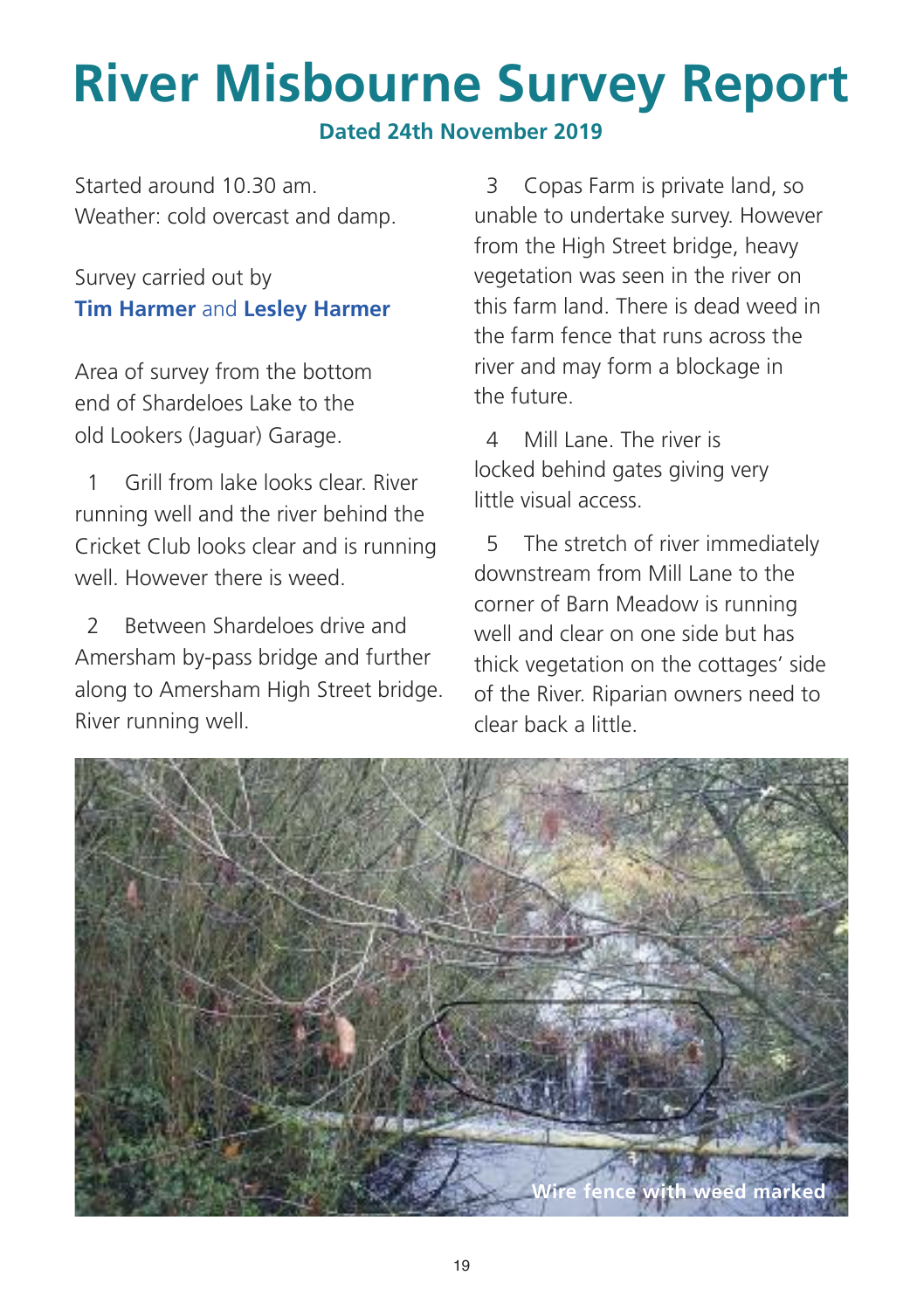

06 The Barn Meadow reach is clear and flowing well.

7 We did not have access to the river between the culvert and Pondwick. At Pondwick the river has thick dead vegetation after the old brewery and up to the Museum. This needs clearing by the Town Council as the vegetation is on the Pondwick garden side.

8 At Badminton Court the river flowing well.

09 Church Mead. There is vegetation in the river.

10 Car park area has dead branches in river. No supermarket trolleys found in the river.

11 From the public car park tree branches seen in the river. River flow very slow.

12 The river is dry and not running behind Tesco car park. The overflow culvert looks OK, but there is no water in the river. However need to keep eye on Tesco area for rubbish etc.

13 At Station Road bridge the river is dry and not flowing. There is a large amount of weed growing.

14 West arch of the road bridge to Ambers and river fork at the old Lookers *(Jaguar)* Garage is dry.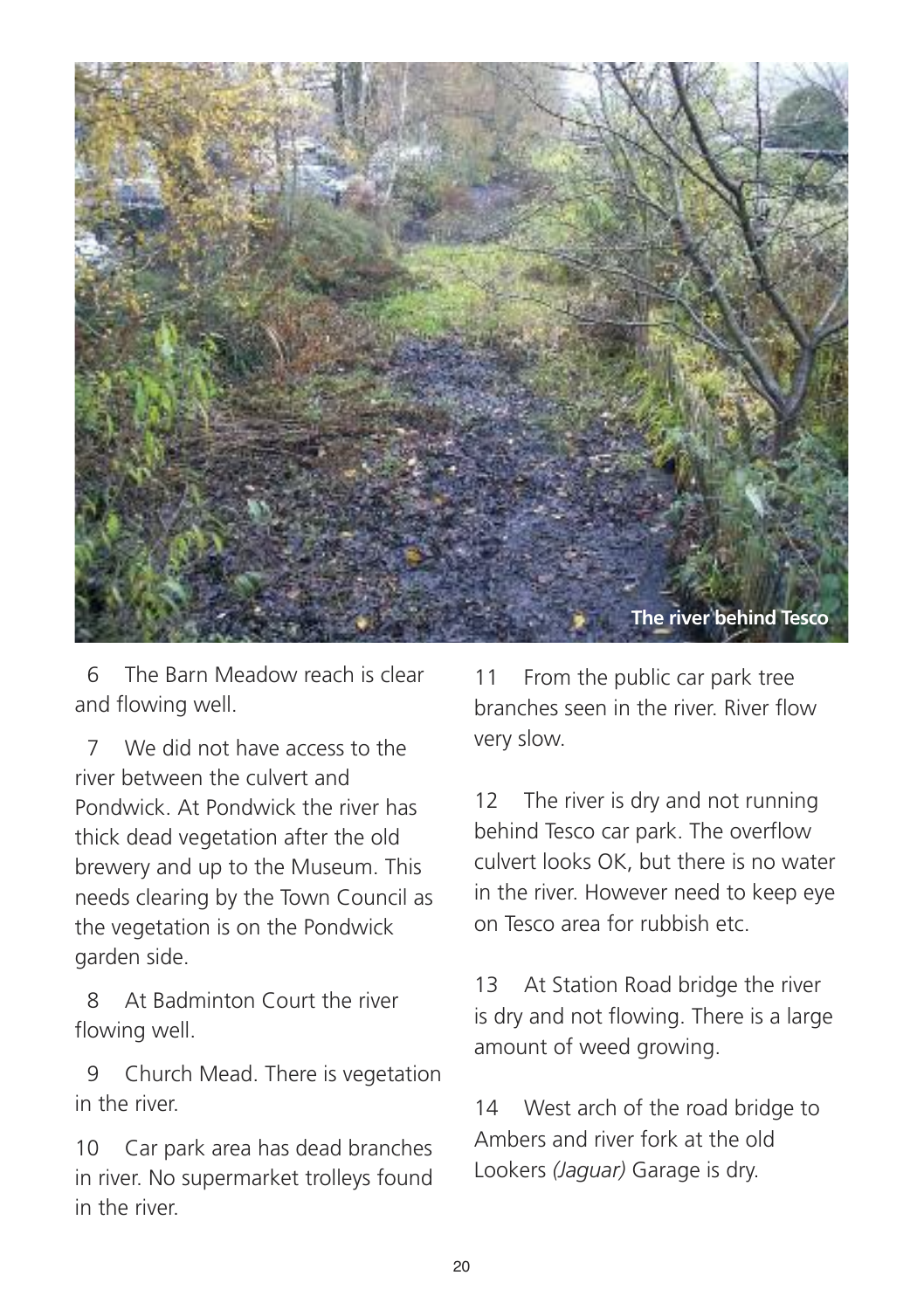

15 Area from the old Lookers *(Jaguar)* Garage is dry. However it needs weed removed.



16 From where the river emerges from the two arches under London Road West there is weed growth and very little water.

17 Moving along into Bury Farm field there is little water.

18 River not inspected after the garage as it is dry.

**Tim Harmer** Amersham Society

Note "The river fills underground natural aquifers as it moves along. So the water goes underground until the aquifer is full before moving on down the river."

And the Town Council have commented: *"Affinity Water is planning to undertake some river improvement works on the stretch of the River Misbourne between Mill Lane and Pondwicks. The works, which are due to begin in early spring, are aimed at improving the morphology and ecology of the river. Affinity Water have asked that we do not remove any of the vegetation until the work has been undertaken."*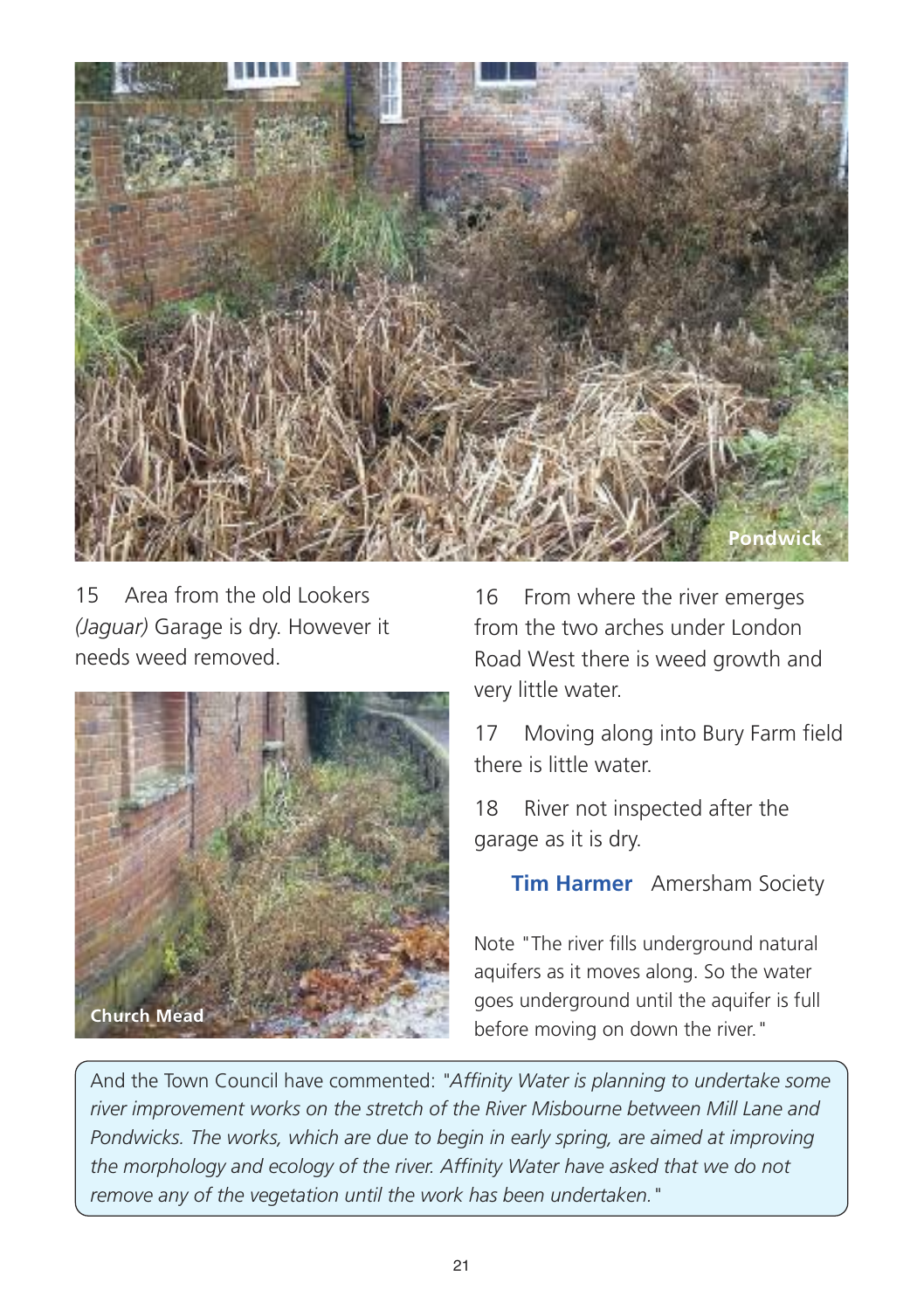# **The Forgotten River**

John in his coracle on the Thame at Chearsley

#### Report on the talk by naturalist **John Tyler**

AS EXPECTED THERE WAS A GOOD attendance at the end of November for the Society's last talk for 2019. Members who had heard John speak to the Society three years ago, remembered his easy style of speaking and knew that his talks were illustrated by some amazing photographs. On this occasion John came to tell us about the River Thame, and the detailed descriptions of the pictures that we saw demonstrated his deep knowledge of the insect and plant life along the river.

 John explained to us that the River Thame had always been dwarfed by its much better known relative, the River Thames. The source of the Thame is near Tring in Hertfordshire in a rather muddy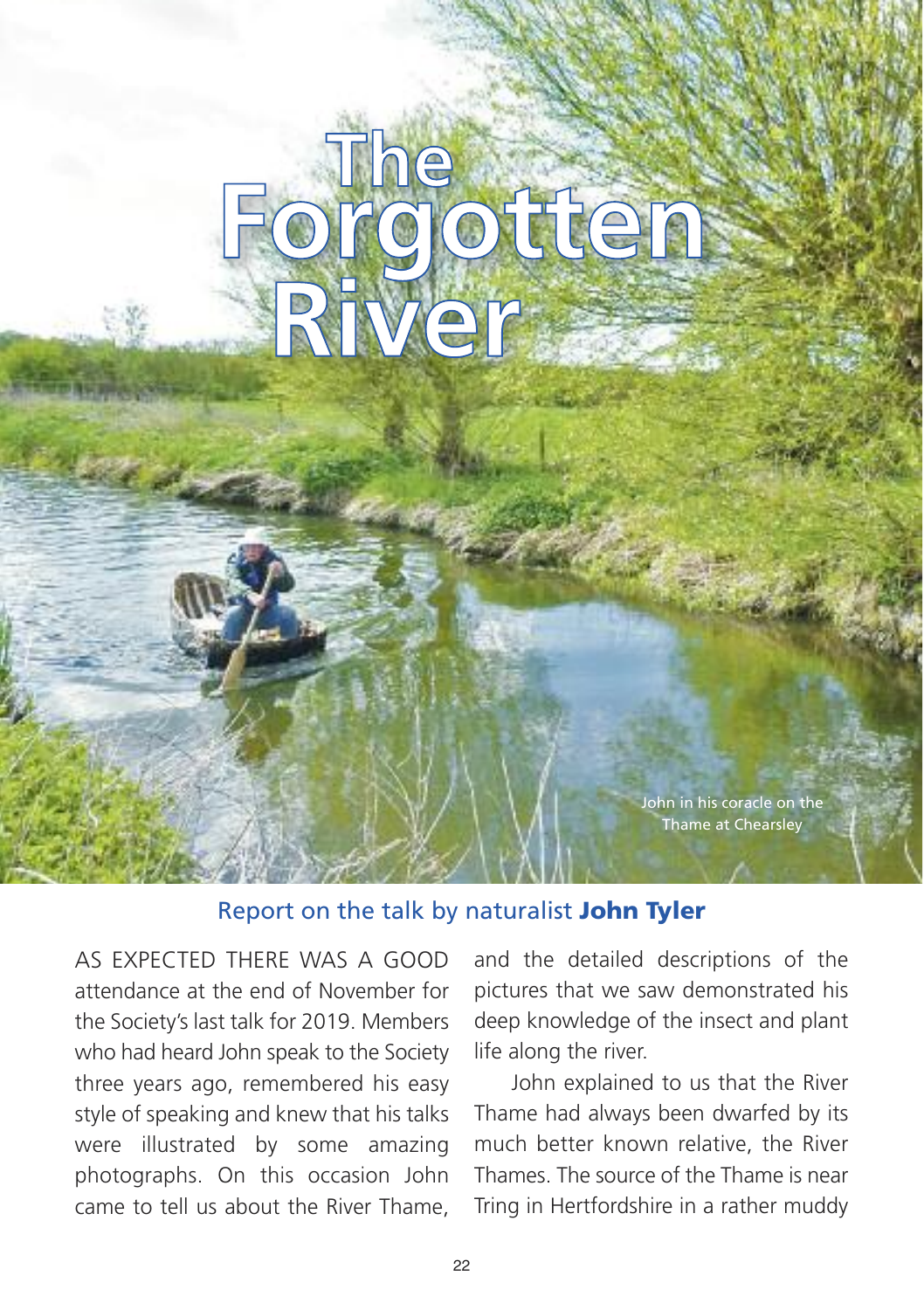valley park. From Tring the Thame meanders gently along, parallel to the Chilterns, for 26 miles to Dorchester on Thames. It was fascinating to learn what a lot goes on along this relatively short stretch of river and for the observant, what a lot there is to see.

 On its journey the Thame is joined by various tributary streams such as Thistle Brook on the Buckinghamshire / Hertfordshire border. These streams form a huge area of wildlife and plant habitat. There are a number of insects. trees and plants that do particularly well in the valley.

 John mentioned three trees that grow widely in the area and until recently all of which flourished in the

habitat. One of these trees, the Black Poplar, is at present being attacked by the bark leaf beetle. It is a spectacular tree and grows up to 120 feet tall. But sadly at present there are thought to be only a few thousand of these trees left in Britain. The Alder also grows well along the Thame. It is a rather nondescript tree that has purple buds and the seeds survive and germinate despite being dropped into the water.



Backswimmer



Female banded demoiselle (a type of damselfly) Puss moth caterpillar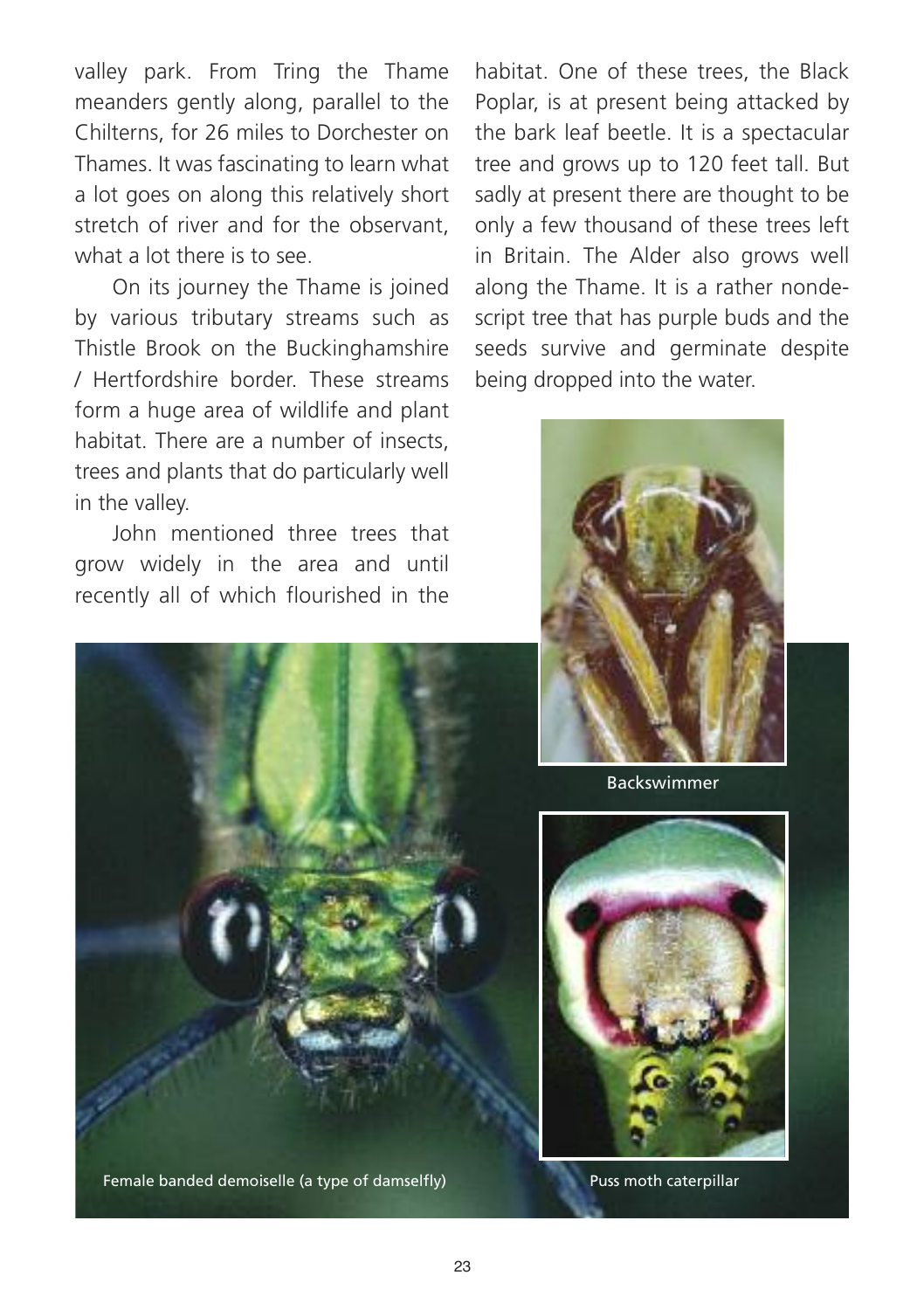

Two other plants that thrive in the Thame habitat are the horsetail *(see photo)*, which has spores that leap into the air during dry weather, and the Yellow Water Lily with its bottle shaped pods that have the smell and taste of alcohol. The large amount of old wood that is found along the river banks is good for funghi, also for the damsel flies with their ink coloured blue wings. Also the keen walker might spot the water cricket, which feeds on the surface of the water and is a back swimmer rather like a water boatman. Many of these insects found in or by the river have ingenious protection against predators.

 There are also various species of Willow that grow along the Thame. The Willow Tree will withstand flooding and it has to be pollarded as its boughs grow heavy. The Osier, another member of the Willow family, also grows well as does the White Willow, so named because the underside of the leaves are white. The Cricket Bat Willow was the main material used to make the coracles of the bronze age. The willow trees are all fantastic for wildlife and John showed us a picture of the puss moth caterpillar, which feeds on the willow and has feet that enable it to cling on tightly.

For example the caddis fly makes a protective case for itself of pebbles bound together with silk.

 People have lived along the Thame for centuries and the area has sustained human habitation in a variety of ways. The tributary streams formed the Saxon boundary of the forest at Ealdi Mererithi, where there was hunting. And here John invited us to look at a prehistoric flint stone that he had found in the area. Also along the Thame valley, as the stone age was followed by the iron age, there was farming and this continued for over a thousand years. Pike were in the river.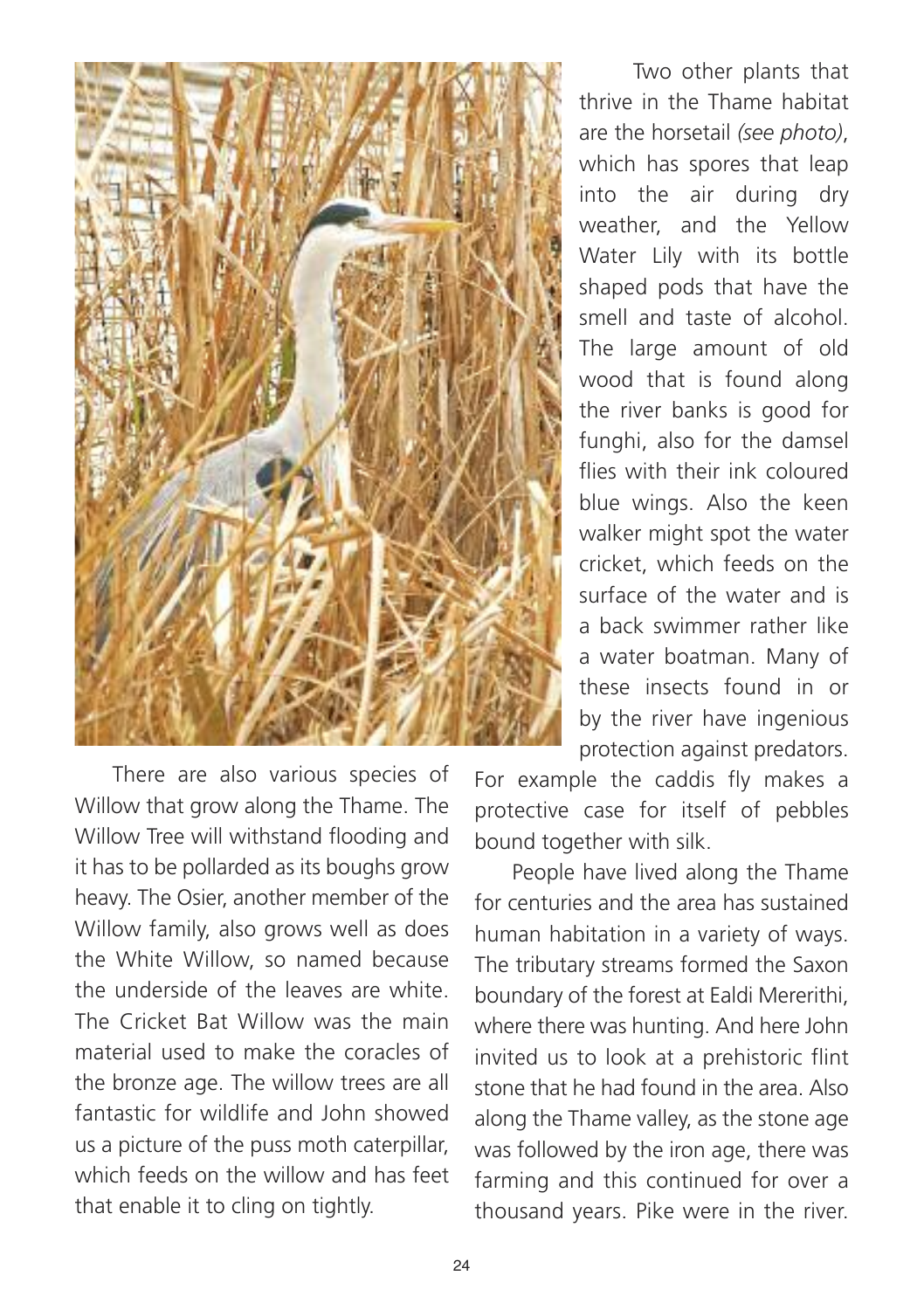

The roots of one plant, Butter Burr, that grows by the river, were dried and mixed with wine and then used to wrap butter. The Norfolk reeds continue to grow in the area and have been used for hundreds of years for thatching. Birds such as reed warblers nest in the reeds. A visible sign of human habitation over more recent centuries has been the

building of more than 40 churches along the valley.

 The Thame joins the River Thames at Dorchester. John told us that this junction formed one of the best areas for access to the valley of the River Thame for those who would like to explore along the forgotten river.

#### **Dorothy Symes**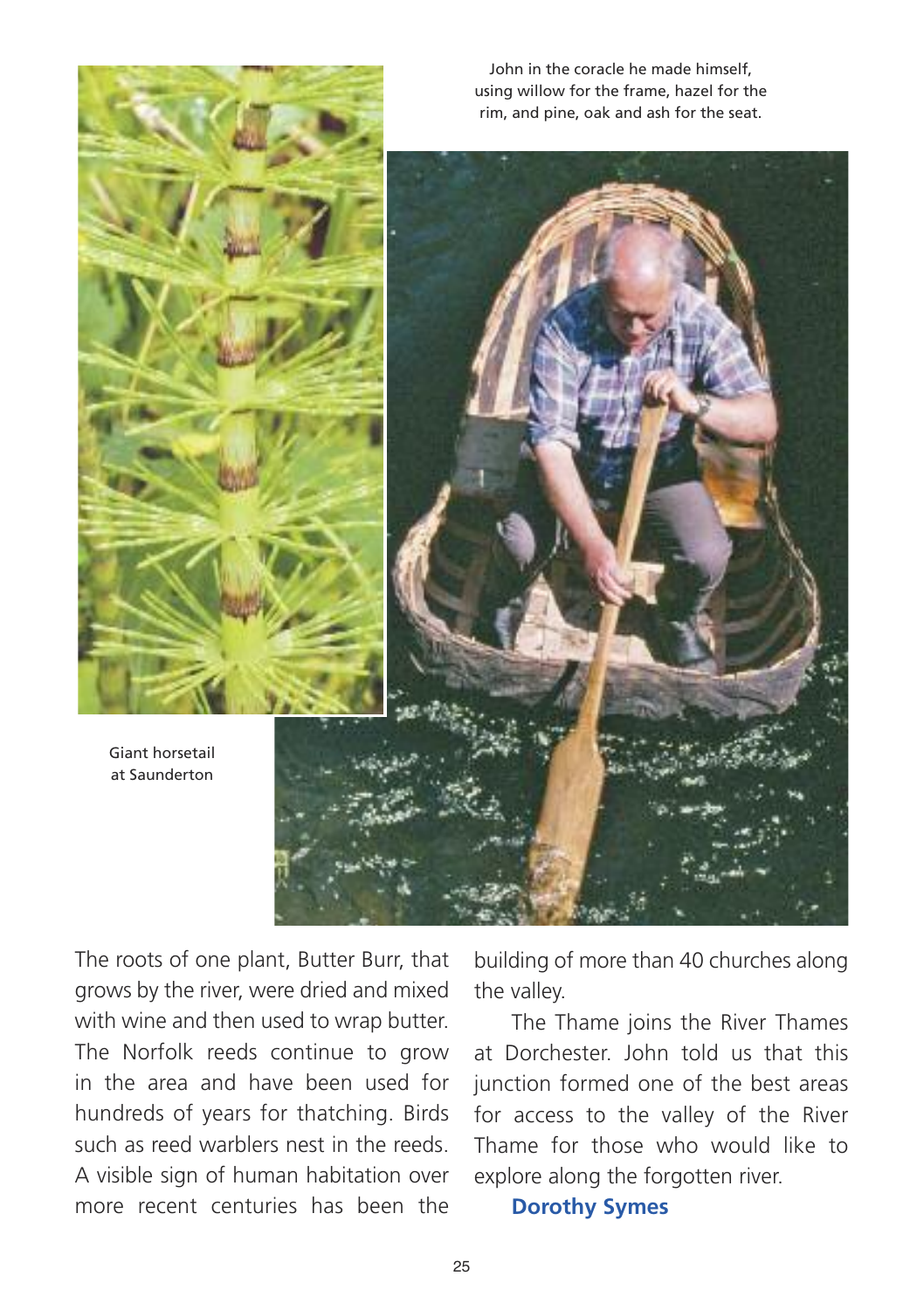## **Recipes** *(receipts)* – **Remedies** and **Receipts** *(bills)*

A domestic view of Shardeloes

a questing stating of cases of a line and control of the cost of 2. sport fulls of flower, gaggs take out 4 of the White; mix thep to gether Juger to grant longer then in sich : fence butho fuger & fact on may stick the cavings with smetures almosts or Pertrehors

The above recipe for Quaking<br>
Pudding, or receipt as it was<br>
called at the time, was for an<br>
intriguing pudding from the kitchens he above recipe for Quaking Pudding, or receipt as it was called at the time, was for an at Shardeloes. I became interested in the domestic arrangements at Shardeloes when I found a small booklet Feeding the Upper Crust published by the Record Office in 1995. It contained historic receipts from various local estates, including Shardeloes. My curiosity was aroused and I ordered up the bundle D/DR/5/148 of original documents. When the box arrived, I found it consisted of 58 receipts, including the above, on various scraps of paper. On the outside it stated A. M. or Memorandum delivered to Mrs Wroughton 4th July 1793, 54 family receipts delivered by me William Drake. I presume Mrs Wroughton was the Cook or Housekeeper at Shardeloes but this needs confirming. This inevitably lead to speculation about the lives and working environment of the servants and staff who were needed to run a grand house. Incidentally, in the

Amersham Museum, there are copies of a collection of these recipes from Shardeloes dated 1616 – 1617, given by W Tyrwhitt-Drake in 2001 and also the Feeding the Upper Crust booklet.

 The title of the booklet refers to the Tudor practice of giving the crusty top of the loaf to the guests, the softer middle to the family and the burnt bottom to the servants. This happens because the early bread ovens were heated by lighting a fire in the oven (imagine a pizza oven). When the wood had burned down, it was raked out, the loaves were placed directly on the ash-covered floor and the door sealed. The baking of the bread depended on the skill of the baker.

 The receipts covered anything from dressing a carp to fattening one for Mrs Mildmay, sham or mock turtle soup (no turtles harmed) and how to dry walnuts and make walnut ketchup (Mrs Trogagles). There were numerous cake and biscuit receipts, using large quantities of eggs, cream and butter. As a little taster here is a receipt for a sack of posset for Miss Hicks' wedding.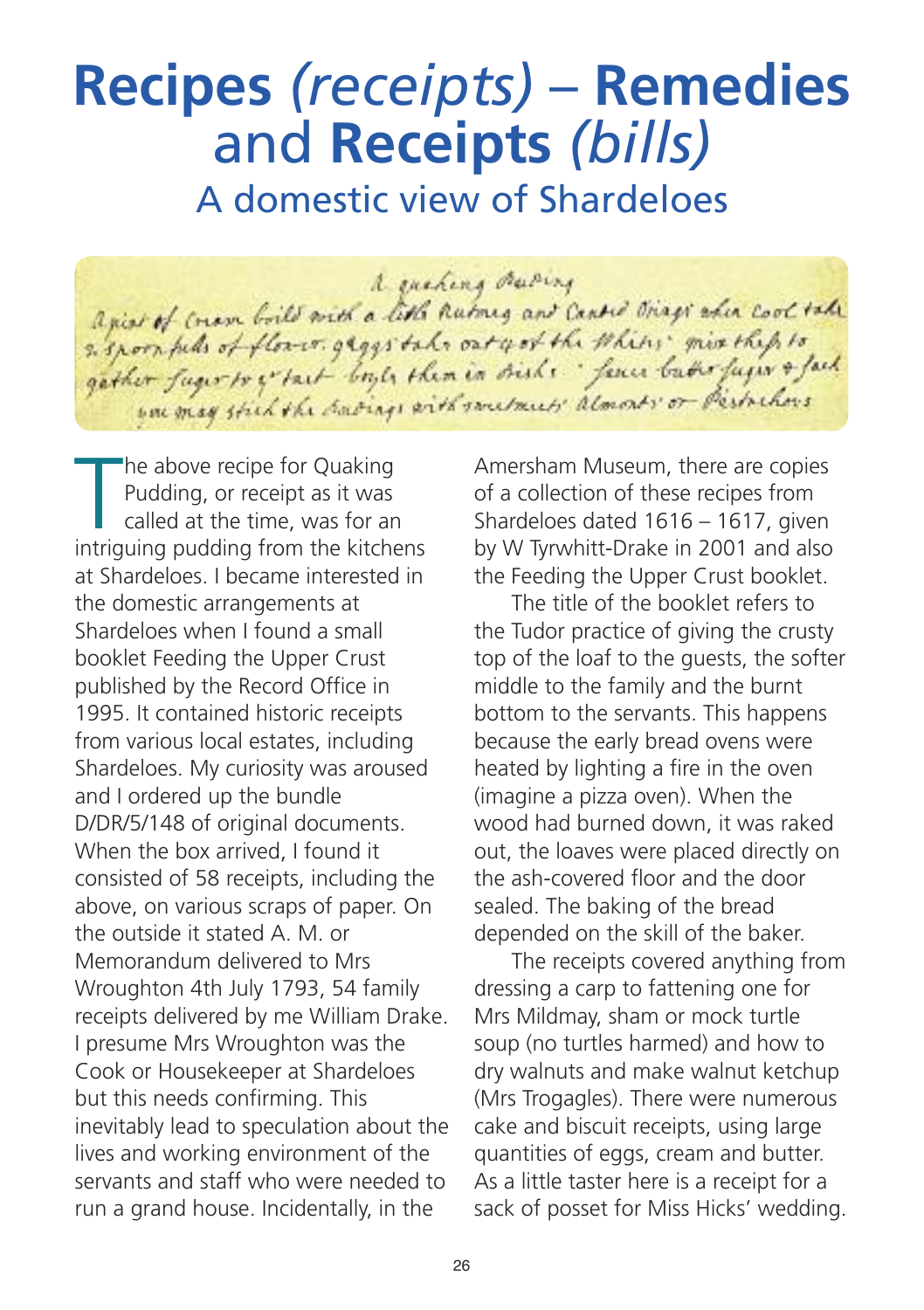A Sach Popel. for mip stick . Hereing<br>Jahr 16 Eggs Cariny out & of the White; beat them and a stranshing pat to them agreed of Sach a little grates nature furtherinand put it into y' dish, fit it over a very grath fire on a close or Chapaluch Luping it show our way hid it grows a little thick boyle a great of coram and against of milk to gather and parmition bryling hot try fack + 9995 hold it up high to make froth. don't star it after the milk is in let it stand a brat a minutes me the firstil it begins to how most the Edges . Est it worn with hours or with out it's good gitting way the former is the groupet

 Bread was made with potatoes so it would keep longer and there is even a receipt for French bread from Mrs Vogano. A giant pudding 8 ft in circumference was made with 60 lb flower (flour), 42 lb currants, 20 lb suet. It weighed 147 lbs – that must have been quite a celebration!

 Many of the recipes have a person's name attached to them, so I presume it was the custom for cooks from large estates to exchange recipes. From the evidence of the recipes it would seem

local food, in season, was served not only to guests and the family but also to servants and workers on the estate. Now, one for you to try. According to the chef Heston Blumenthal, Quaking Pudding was a great favourite with Victorian high society and all the great houses had their own version of the recipe. Here is his more modern version. When your spoon is inserted, the outside is meant to be firm and the inside softer and stickier, hence the name Quaking Pudding. Enjoy!

#### A QUAKING PUDDING

1 pt cream or milk 1 tablespoon flour 1 tablespoon breadcrumbs 4 eggs

Glass of dry white wine Sugar to taste Cinnamon, nutmeg Mace

Mix all ingredients together. Bake in a dish in boiling water. When cooked, decorate with almonds, sweetmeats or pistachios. Serve with sauce made from butter, sugar and wine.

 Now we come to the Remedies. This bundle contains about 60 items, some seem almost medieval, with very unusual ingredients, bullock's gall for example. They range from a 'plaister' for a sore throat, a treatment for the bite of a mad dog to a remedy for the treatment of Mr Drake's gout (13th August 1724).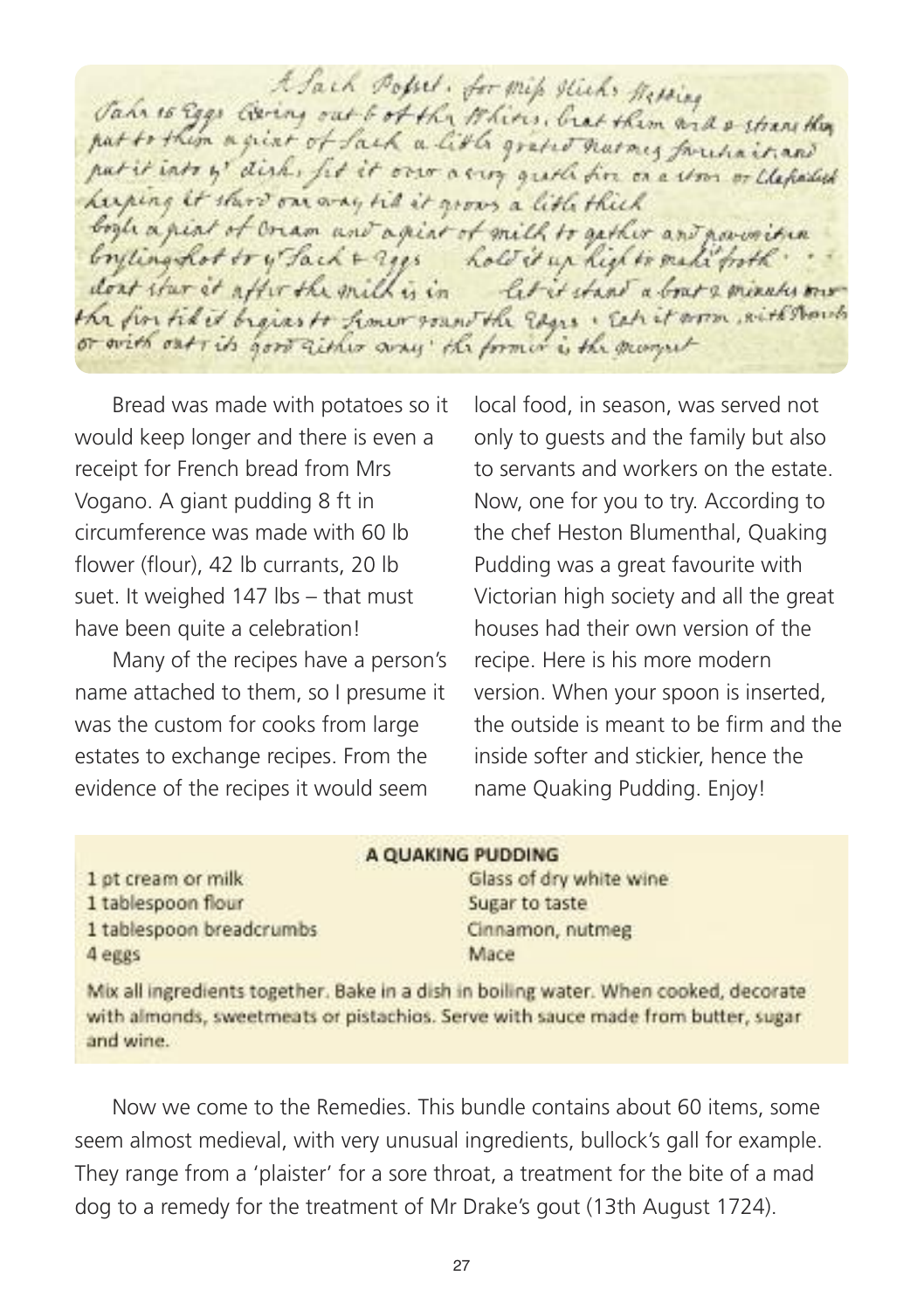A Plaister for a sec Elevent Al a quarter of a pound of Mutton hast to ken home the Rouge-3 lines A South Buther Lamus of Copin - thene who to of getting Back they ent the station dark in Small there and jut it in a clean to sthem fan, mell it does a gren a store Fire, then strain it off to clear it from the Stine put it again with the Pan with the Butter & Mir it about Sill it is melled The and the Royin & Barnery, & hop stirring 'site all is method & well incorporated, then pour it off into balligist former To use it, speed it putty then spon a Linnen Ray about 3 palos with O long enough to mach, how Par to Par, put over it a Hannel : change the Plaister in 24 Hours two is there will use it, often One -13. it will to some hopele raise heats & inflamations round the Shoot which is a dign it takes offert it is likenise good for any outsaid love

 Not only are family treated but also servants. Possibly a herbal was kept in every kitchen for common ailments. Here is the remedy for a cough. Warning: do not try this at home – 'spirits of vitriol' is sulfuric acid.

For a Coast Take a cancer of Raison of the sum Stoned the same of bosseros of Roses two owners of white sayer Couty 3 16 Drops of Spirits of vitriot, beat it very fine & lake a little when ever the Cough is freelisome

 The receipts or bills consist of two lots. Frustratingly, there are names but no addresses. Trade directories might help here. The bills range from personal items, such as collars or shoes, to a bill from Eeles, the tailor, for mending the footmen's trousers (4d). There's a bill for physic from Mr Manly for bleeding the gardener and all the servants (£22- 13-6). There are bills from ironmongers, chandlers, saddlers, blacksmiths and from a Widow Clark for the mending of the carriage wheels (pot holes?). There are food bills, including one from a familiar local name, Darvell, for

bread. There are many bills for the upkeep of the house and garden – glaziers, painters and woodworkers. In the Drake archives we have a unique record of the importance of the Shardeloes estate to the growth of Amersham and the surrounding area. In studying these documents we have a direct link to the countless workers and tradesmen who made it all possible. Their stories are as important a part of the history of Shardeloes as those of the grand family who lived above stairs.

#### **Marian Borrows**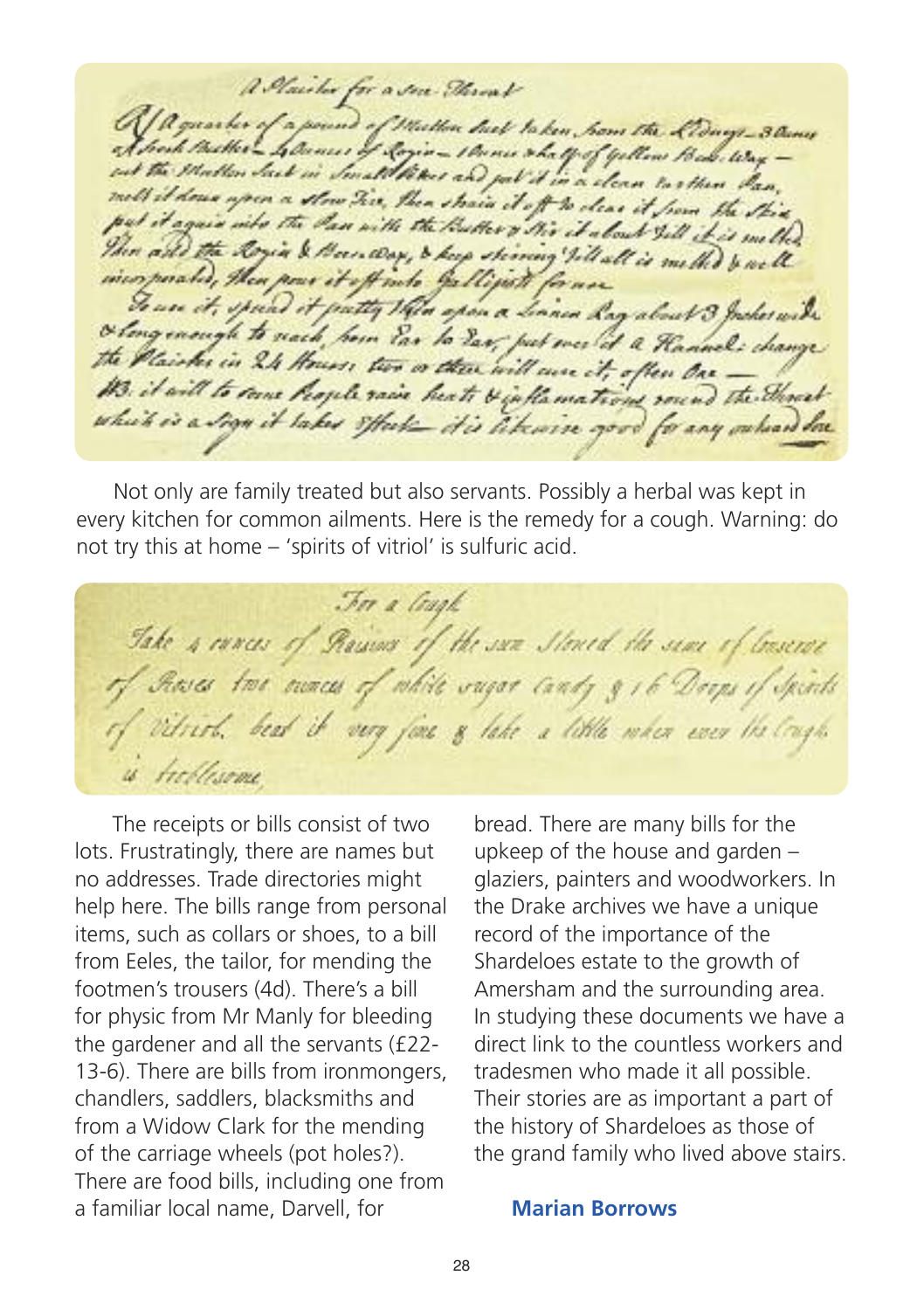



# **Museum News**

It's been another enjoyable and very busy year in the museum. As I write, we're in mid-December and we're still welcoming visitors to the museum, including local schools, parents celebrating their children's work at our art club, teenagers visiting through our Young Curators programme and adults coming for Christmas reminiscence, singing and wreath making. We will be close to our record-breaking year of 2018 when the year finally comes to an end. Here are some of the highlights of 2019 and a look ahead to 2020 :



#### **Anthony, the Mobile Museum**

 In April we launched Anthony, a mobile museum. He is named Anthony after our former chairman, Anthony del Tufo, who helped set up the museum.

 The Mobile Museum is a mobile exhibition, housed in a retro-style vehicle, which tells the story of Amersham in the 20th century. The Mobile Museum showcases a range of mixed media work, including oral history, film, photographs, documents and objects. The design and fit-out were created with the help of local people.

 We have made multiple visits with Anthony across the local area this year,

including to primary schools, fetes and festivals and to care homes. We hope to take Anthony out as much as possible in 2020, so do let us know if you would like to be involved with Anthony as a volunteer or would like to receive a visit from him.

 Support for the Mobile Museum has come from the National Lottery's Heritage Fund, the HS2 Community and Environment Fund, Amersham Local Area Forum through Amersham Decides, Chiltern District Council, Amersham Action Group and the Friends of Amersham Museum.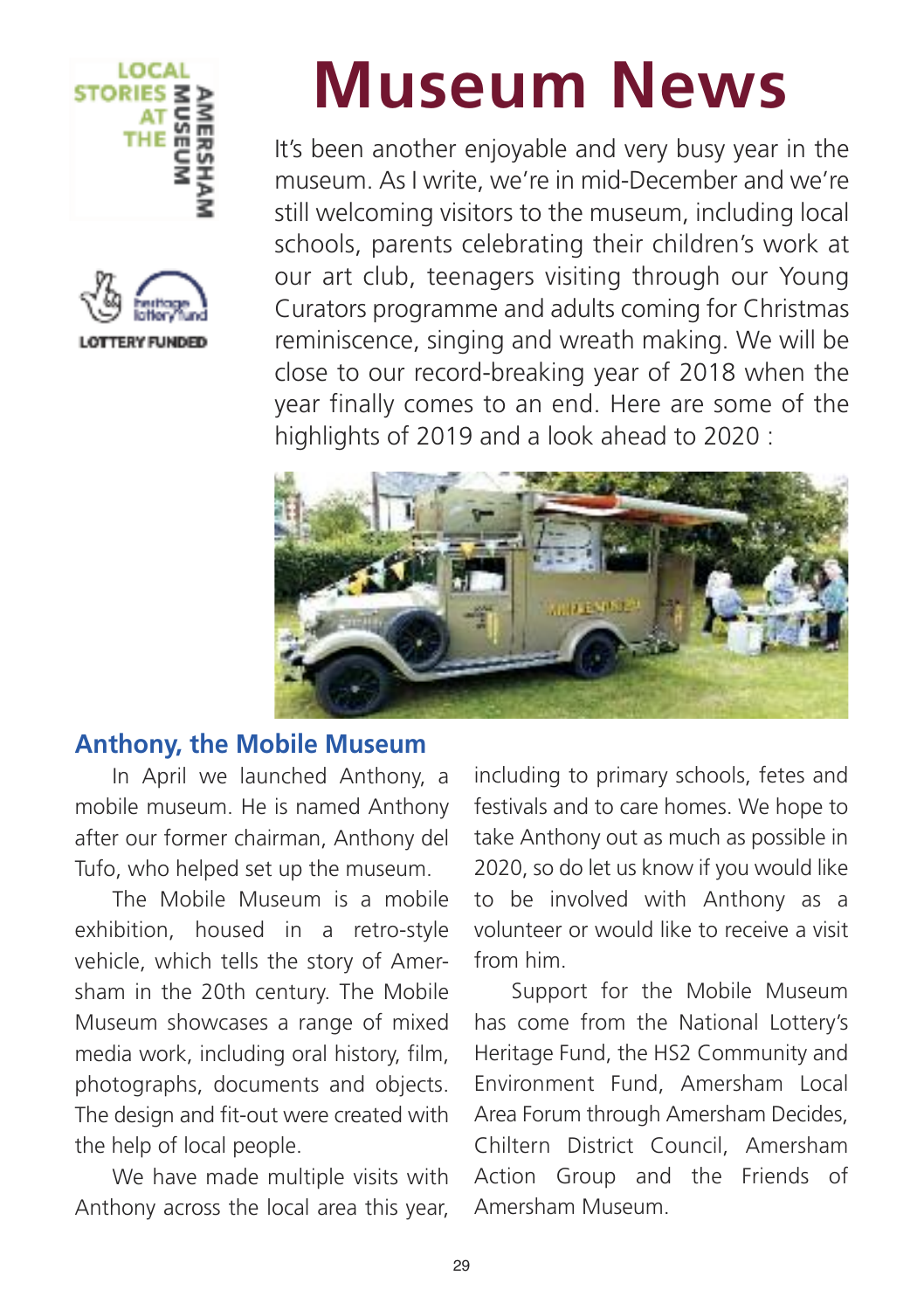#### **Women at War**

 Our Women at War project finished this autumn. Through the project we've researched the lives of local women and their role in the campaign for suffrage and in WWI. We published and launched the Women at War book this summer and have now given away copies to local secondary schools, along with a new

resource pack for teachers at Key Stage 3 aged children. This is also available on our website. In addition we have sold over 100 copies of the book in our shop. Alison Bailey, who coordinated the research, continues to give talks about our local Women at War. Do get in touch if you would like her to talk to your group.



#### **20th Century Architecture**

 This year we've been researching local, 20th century housing. Through the project we have created exhibitions – the Arts & Crafts Architecture exhibition can be seen in the museum until spring 2020 – as well as delivered walks and talks. Through this programme people have shared more information with us about their homes and the people who lived in

them. We've also raised the profile of 20th century architecture in our local area, encouraging people to better appreciate and value some of our best architecture.

 We will be running a programme of architecture themed talks in the new year and will be running our popular walks again in the spring.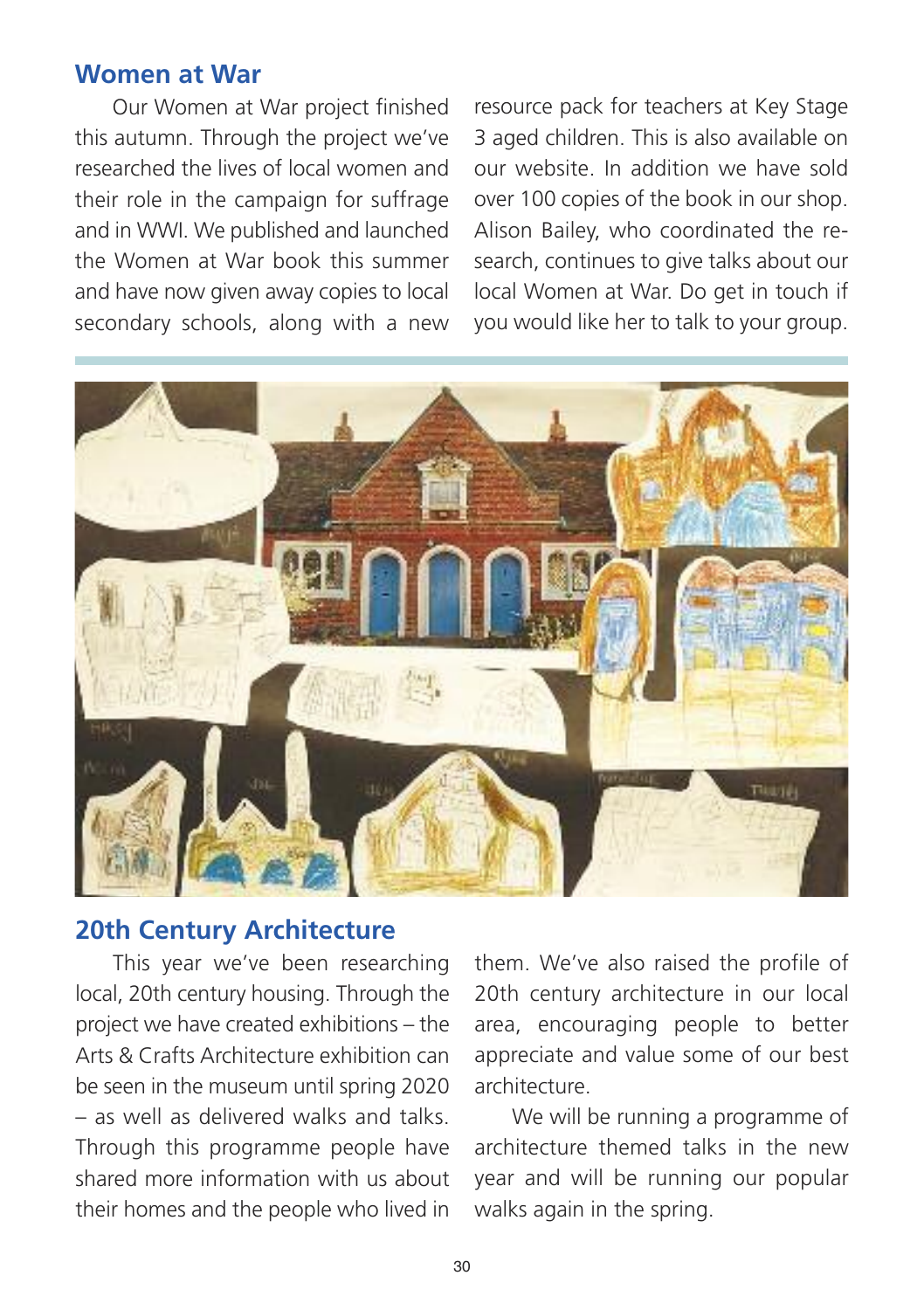#### **Understanding the Central Chilterns**

 Understanding the Central Chilterns is part of the Chiltern's Conservation Board five year Chalk, Cherries and Chairs project, which began earlier this year. In partnership with Wycombe Museum, the museum is delivering an education programme for Key Stage 2 aged children at schools in the project area. It will teach children how the Chiltern's natural resources have supported local industry and communities and impacted on the location, type and development of settlements. We have appointed Maddy Baskerville to help deliver the project. She has started to make links with local schools, to deliver teacher teaching and assemblies and to pilot school visits.

 If you're interested in Maddy delivering a visit at your school, email understandingthechilterns@ amershammuseum.org

#### **Marie-Louise von Motesiczky Programme**

 At the beginning of this year we unveiled three wonderful mid-century paintings, from Austrian artist, Marie-Louise von Motesiczky. Marie-Louise lived in Amersham during WWII. During this time she produced many paintings of local people and her home and garden on Chestnut Lane, Amersham. The Marie-Louise von Motesiczky Charitable Trust gifted the paintings to the museum and supported a programme of activities for families and adults. Around Easter time we worked with local artists to deliver portrait painting workshops to people of all ages, inspired by Marie-Louise's work. They were really well attended with excellent feedback.

 This autumn we applied to the Trust for a second programme of activities and were delighted to receive support for a programme of activities in 2020, which looks at the wider émigré community in



Amersham and the local area in WWII and artists of Marie-Louise's genre. The programme will include an adult art and art history course and a programme of workshops for families and children. Details will be posted on our website in early 2020.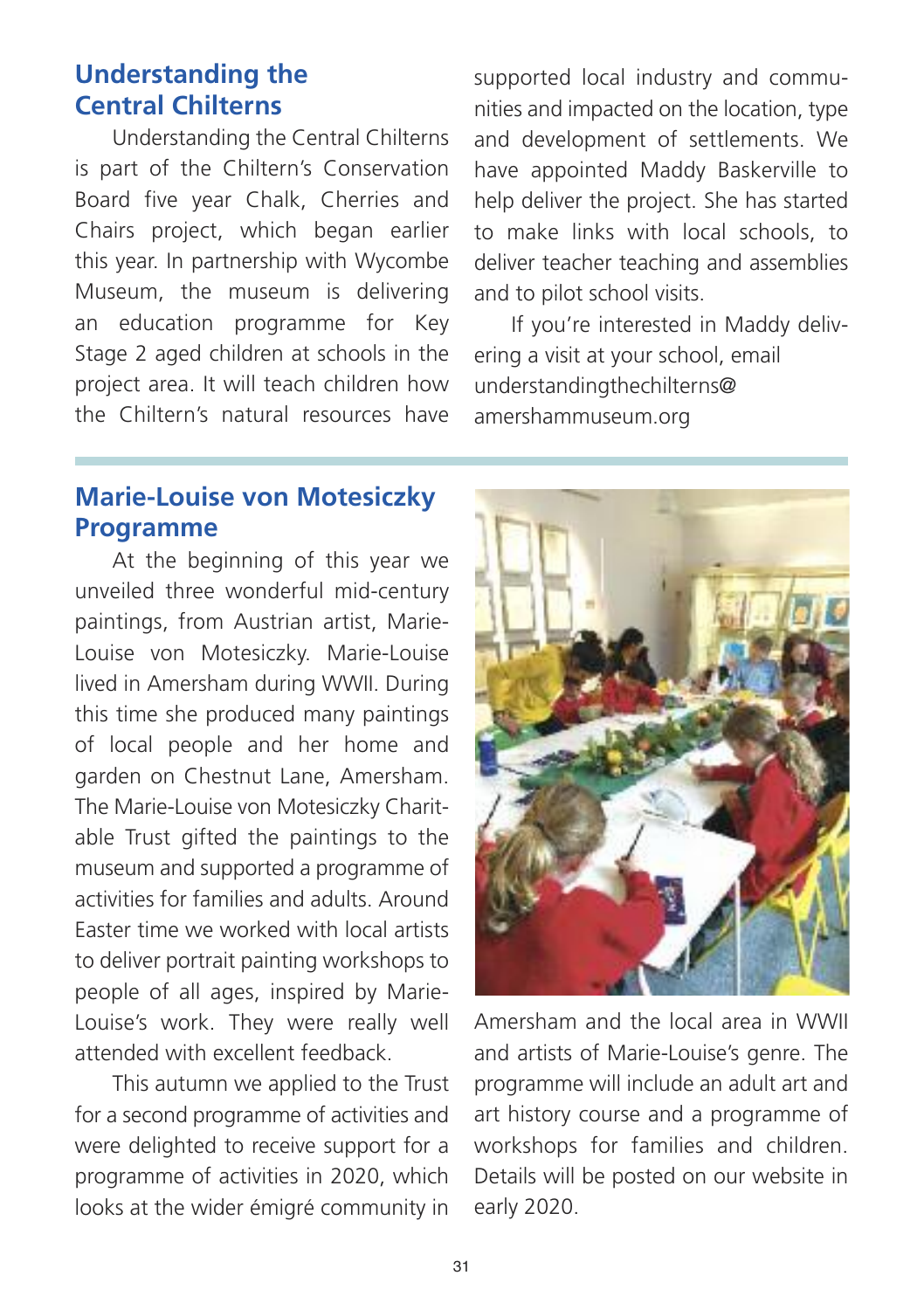

#### **Takeover Day**

 This year we've delivered more school visits than ever before. This autumn, in particular, we have been visiting schools throughout Amersham and Chesham and welcoming children to the museum.

 One of the highlights was our annual Takeover Day project. This is a national scheme, designed to encourage initiatives between schools and museums, giving children the opportunity to 'take over' a museum space. This is our fifth consecutive year of a successful partnership with St Mary's Church of England Primary School, working with 90 children from years 1 and 2.

 This year the children explored old buildings in Amersham and food in the past. The children learned about the museum's medieval building and explored buildings in the old town. They produced some wonderful drawings and then learned about life in Victorian Amersham, particularly the jobs children did before they went to school including lace making and straw plaiting. After half-term the children learned about food in WWII and rationing. They found out about the different shops you visited before supermarkets and created artwork to create 'shops' of their own.

 All their work was displayed on Takeover Day on Friday 20th November, when their family members were invited to visit the museum. The feedback was really positive and Takeover Day was particularly successful with the children enjoying manning their shops and sharing details of their work. One of best Takeover Days yet – we're already looking forward to 2020!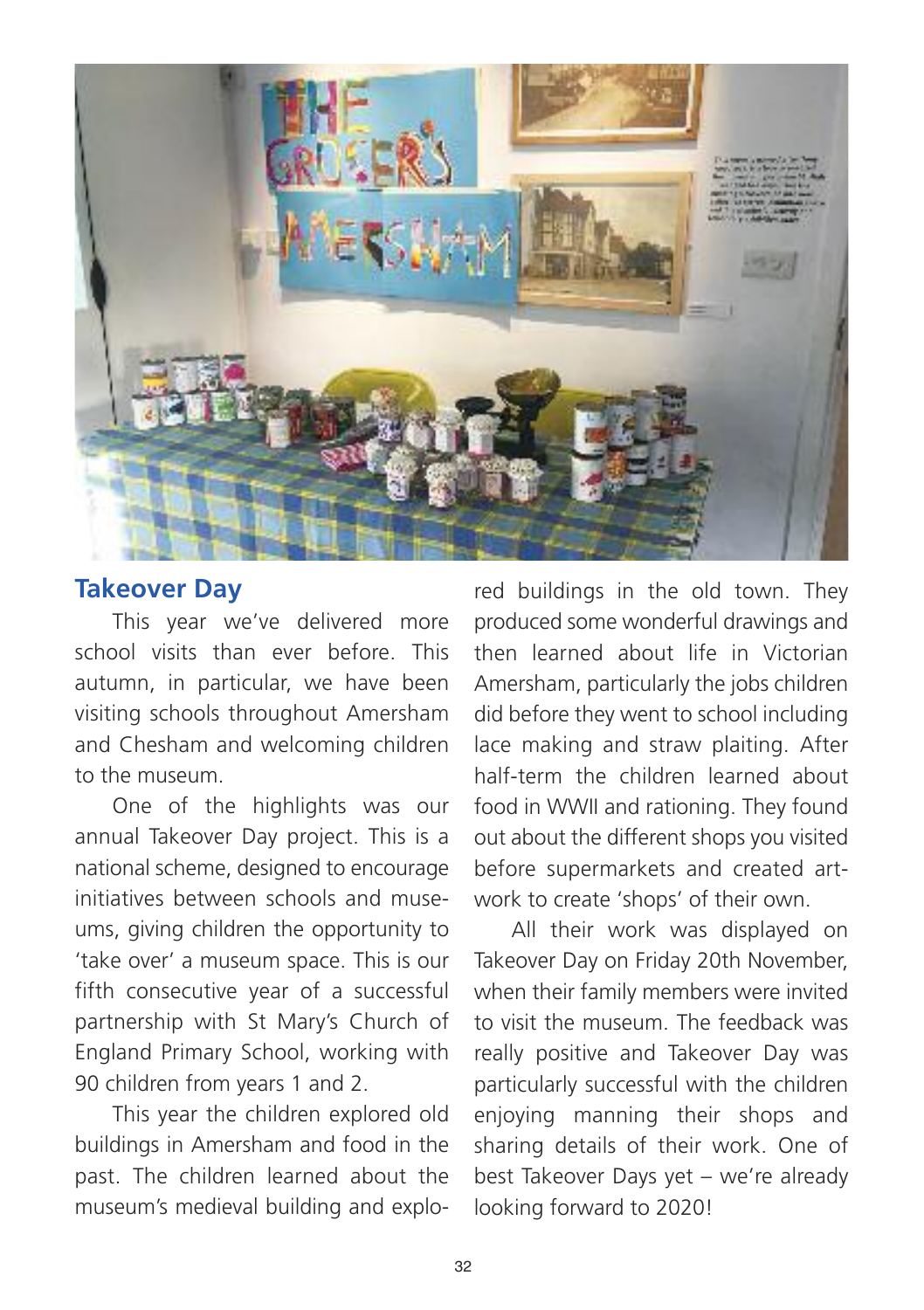#### **Age Friendly**

 The second phase of our Age Friendly programme has been going really well. Through the new project we're running sessions, led by an artist, to make memory boxes in local care homes in the local area. So far we have completed sessions at two care homes with one planned for 2020.



 The second strand of the project is the Reminiscence at Home project, where we're recruiting and training volunteers to visit people at home and talk to them about their lives (over six to eight sessions). The volunteer then writes their life stories into memory books. So far we've matched up volunteers with 16 older people, with nearly half of their visits and booklets already completed. If you're interested in volunteering for this project, please do get in touch.

 The project has been supported by the Paradigm Foundation, Chiltern District Council, the Shanly Foundation, W G Edwards Charitable Foundation. Waitrose and Barnett Waddingham.

 For more information email Jane@amershammuseum.org

#### **Coming up in 2020**

 Here are some of the exhibitions, events and activities that you might like to join in 2020:

● 8th May 2020 will be the 75th anniversary of VE Day. To celebrate this we're planning a special month of activities in May next year. We've begun by asking people old enough to remember VE Day about their memories of the event. We're also interested in gathering information about people living in Amersham in 1945. If you have a VE Day memory or something to share about 1945, please send it in to us at emily@amershammuseum.org

**ID** We're working to gather memories of shopping before plastic and we hope to use our Mobile Museum to deliver a programme of activities about pre-plastic food shopping in 2020.

 Please share your stories with us at emily@amershammuseum.org

• Many of the projects mentioned above will continue in 2020 so do get in touch if you would like more information or would like to get involved as a volunteer.

 To find out more go to www.amershammuseum.org or email: Emily@amershammuseum.org

 The museum currently has a short winter closure and re-opens on Saturday 15th February 2020.

 I wish you all the best for 2020 and hope to see you at the museum in the new year.